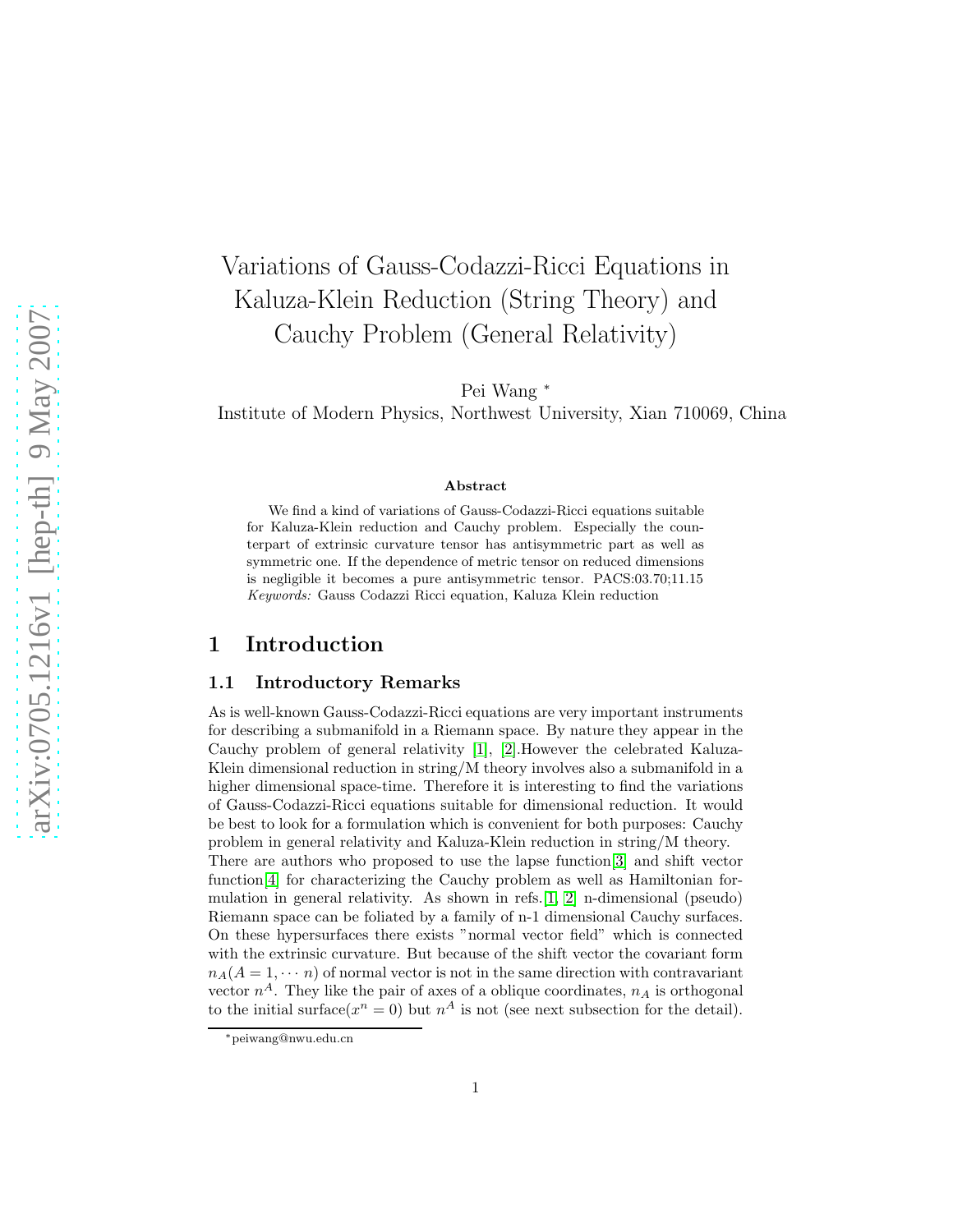Now we suggest a similar construction with lapse-like function related to the dilaton fields in string theory and shift-like vector function connected with Kaluza-Klein gauge field. Of course in general relativity we can use them to determine the Hamiltonian structure as well. In this construction the role of  $n_A$  and  $n^A$  are exchanged. The vector orthogonal to the initial surface is  $n^A$ instead of  $n_A$ .

Significantly, the new construction leads to variations of Gauss-Codazzi-Ricci equations. Especially the counterpart of the extrinsic curvature has antisymmetric part and symmetric one. If the dependence of metric tensor on reduced dimensions can be neglected it becomes a pure antisymmetric tensor. This is what we will depict in this paper.

In second part of this section we would like to give a brief review about lapse function and shift vector in order to compare them with new construction. We restrict ourselves from sec.2 to 4 only one reduced dimension included. Section 2 is devoted for Gauss and Weingarten formulae while Gauss and Codazzi equations are presented in sec.3 and sec.4 respectively. In sec.5 we discuss this construction presented in general relativity. Sec.6 collects the main interest in the dimensional reduction including reduced dimensions more than one. Finally a short discussion about future work will appear in sec.7. Besides we list the relevant Christoffel symbols in an Appendix.

### 1.2 Lapse Function and Shift Vector Review[\[2\]](#page-16-1),[\[5\]](#page-16-4)

Einstein's theory asserts that space-time structure and gravitation are described by a pseudo Riemann space and a metric tensor  $g_{AB}$ . It has been proved that n-dimensional (pseudo) Riemann space can be foliated by a family of n-1 dimensional Cauchy surfaces. On these hypersurfaces there exists a normal vector field  $n_A$  satisfying the normalized condition

$$
n_A n^A = \epsilon = \pm 1,\tag{1}
$$

+1 and -1 corresponding to the space-like and time-like vector respectively. When the lapse function N and shift function  $N_{\alpha}(\alpha = 1 \cdots m)$  (in sec. 2-4 m=n-1) are introduced, using a coordinate frame, vector  $n_A$  can be denoted by its components

$$
n_A = (\underbrace{0, \cdots, 0}_{n-1}, \epsilon N), \tag{2}
$$

$$
n^A = (-N^{\alpha}/N, 1/N). \tag{3}
$$

Let  $h_{AB}$  represent the metric on each hypersurfaces induced by  $g_{AB}$ . Then we have

$$
g_{AB} = h_{AB} + \epsilon n_A n_B, \tag{4}
$$

$$
h_{AB}n^B = h^{AB}n_B = 0.\t\t(5)
$$

Explicitly we can write down inverse metric

$$
g^{AB} = \begin{pmatrix} h^{\alpha\beta} + \epsilon N^{\alpha} N^{\beta} / N^2 & -\epsilon N^{\alpha} / N^2 \\ -\epsilon N^{\beta} / N^2 & \epsilon / N^2 \end{pmatrix},
$$
 (6)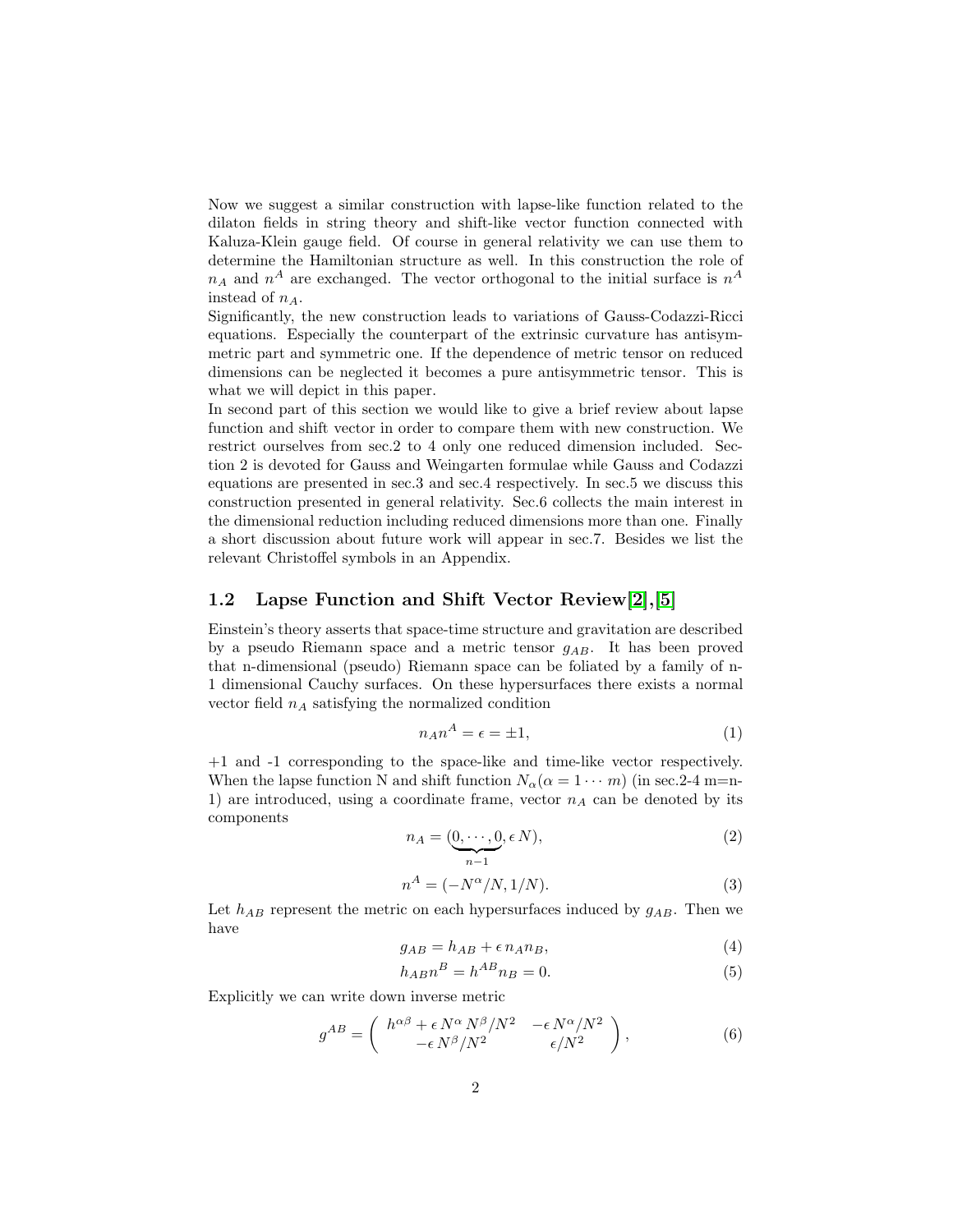$$
h^{AB} = \begin{pmatrix} h^{\alpha\beta} & 0\\ 0 & 0 \end{pmatrix} \tag{7}
$$

and others. It is worthy to note that we have  $h_A^n = 0$  which is the most remarkable distinction with later construction. The extrinsic curvature tensor is defined by

$$
K_{AB} = h_A^{\alpha} h_B^{\beta} K_{\alpha\beta},\tag{8}
$$

$$
K_{\alpha\beta} = \epsilon \, N \Gamma_{\alpha\beta}^n = \frac{\epsilon}{2N^2} [(\nabla_\alpha \, N_\beta + \nabla_\beta \, N_\alpha) - \partial_n h_{\alpha\beta}],\tag{9}
$$

$$
\nabla_{\alpha} N_{\beta} \equiv \partial_{\alpha} - \Gamma^{\gamma}_{\alpha\beta} N_{\gamma} \tag{10}
$$

which is a symmetric tensor connected with the second fundamental form of the hypersurface,  $\Gamma_{AB}^C$  and  $\Gamma_{\alpha\beta}^{\gamma}$  are n-dimensional and m(=n-1)-dimensional Christoffel symbol respectively.

From about definitions one can derive the Gauss-Codazzi equations and solve the Einstein equation in vacuum through Hamiltonian formulation either. Please find the detail in refs[\[2\]](#page-16-1),[\[5\]](#page-16-4).

## 2 Gauss Formula and Weingarten Formula

The standard Kaluza Klein reduction from n-dimensional space-time to n-1 dimensional subspace is shown in the following formula

$$
ds_n^2 = e^{2a\phi} ds_{n-1}^2 + e^{2b\phi} (dx^n + A_\alpha dx^\alpha)^2,
$$
\n(11)

$$
ds_{n-1}^2 = h_{\alpha\beta} dx^{\alpha} dx^{\beta} \tag{12}
$$

in which  $\phi$  is the dilaton field and  $A_{\alpha}$  is a gauge field. Apart from a conformal factor  $e^{2a\phi}$  the metric is in the form

$$
ds^2 = g_{AB}dx^A dx^B = h_{\alpha\beta}dx^{\alpha} dx^{\beta} + \frac{\epsilon}{N^2}(dx^n + N_{\alpha} dx^{\alpha})^2, \qquad (13)
$$

where

$$
N_{\alpha} = \mathcal{A}_{\alpha} \qquad N^{-2} = e^{2(b-a)\phi} \equiv e^{2\mathbf{b}\phi}.
$$
 (14)

In eq.(13) we have added a factor  $\epsilon$  so that it can fit Cauchy problem as well. We also introduce the normal vector  $n^A$  such that

$$
g_{AB} = h_{AB} + \epsilon n_A n_B \quad n_A n^A = \epsilon \quad h_{AB} n^B = h^{AB} n_B = 0,\tag{15}
$$

and denote it in its components form

$$
nA = (0, \cdots, \epsilon N), \qquad n_A = (N_\alpha/N, 1/N). \tag{16}
$$

or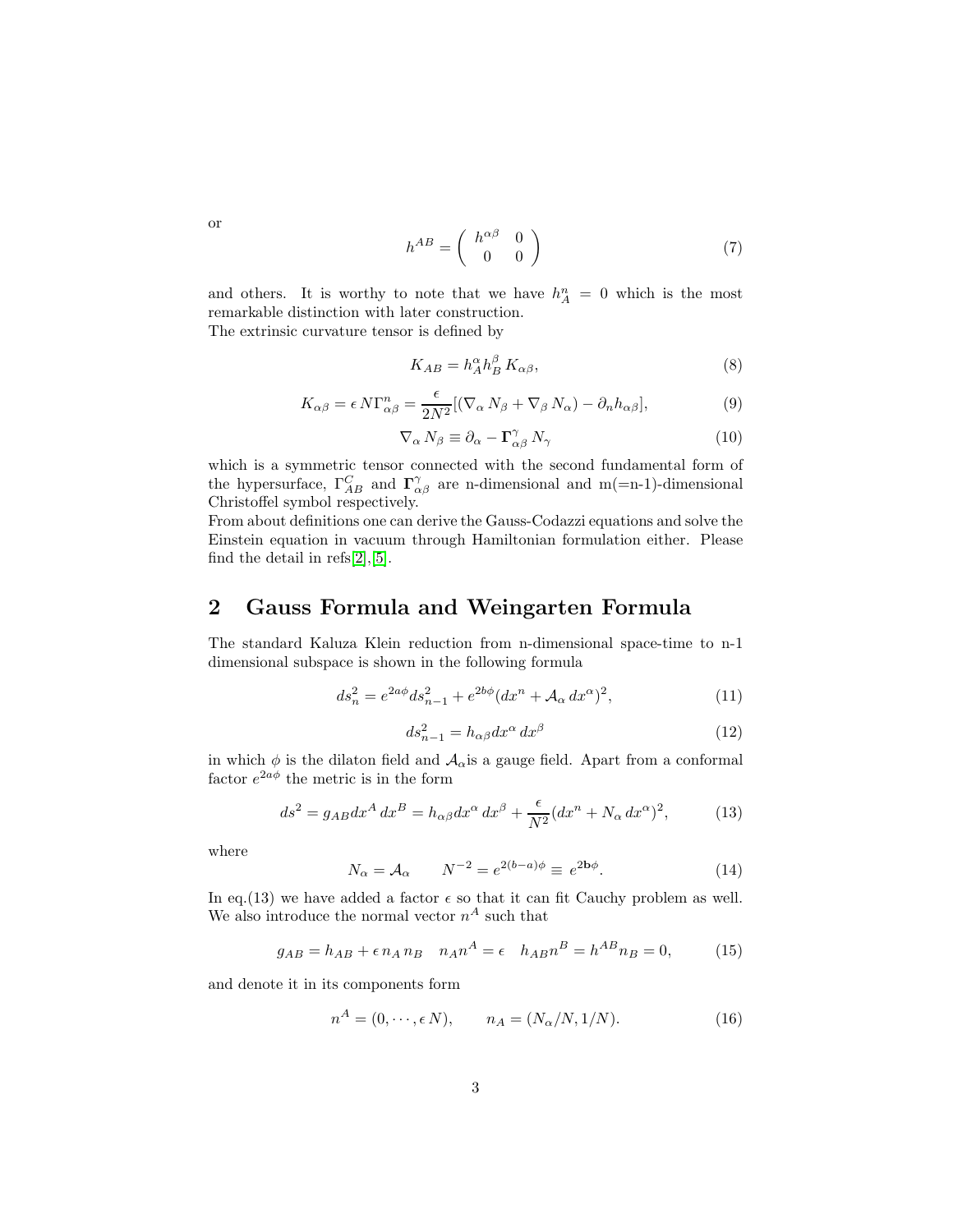Similar to the lapse-shift case we can write down inverse metric

$$
g^{AB} = \begin{pmatrix} h^{\alpha\beta} & -N^{\alpha} \\ -N^{\beta} & N_{\gamma}N^{\gamma} + \epsilon N^2 \end{pmatrix} = h^{AB} + \begin{pmatrix} 0 & 0 \\ 0 & \epsilon N^2 \end{pmatrix}
$$
 (17)

and

$$
h_{AB} = \begin{pmatrix} h_{\alpha\beta} & 0\\ 0 & 0 \end{pmatrix}.
$$
 (18)

It is easy to find that

$$
h_{n\alpha} = h_{\alpha n} = h_n^{\alpha} = 0, \qquad h_{\alpha}^{\beta} = \delta_{\alpha}^{\beta}.
$$
 (19)

We may imitate ref.[\[2\]](#page-16-1) to introduce the "time flow" vector field

$$
t_A = (0, \dots 0, 1),
$$
  $t^A = (-N^\alpha, N_\gamma N^\gamma + \epsilon N^2),$ 

so that

$$
n_A t^A = n^A t_A = \epsilon N,
$$

and

$$
h_{AB}t^B = -N_{\alpha}.
$$

But we have no chance to use it latter. From eqs.(15)-(18) we know that

$$
h_{\alpha\beta} = h_{\alpha}^A h_{\beta}^B g_{AB}.
$$
\n(20)

Differentiate it we get

$$
\partial_{\gamma} h_{\alpha\beta} = (\partial_{\gamma} h_{\alpha}^A) h_{A\beta} + (\partial_{\gamma} h_{\beta}^B) h_{\alpha B} + h_{\alpha}^A h_{\beta}^B h_{\gamma}^C \partial_C g_{AB} - h_{\alpha}^A h_{\beta}^B h_{\gamma}^B \partial_n g_{AB}.
$$
 (21)

Because of eq.(19) it becomes

$$
D_{\gamma} h_{\alpha\beta} \equiv \partial_{\gamma} h_{\alpha\beta} + h_{\gamma}^{n} \partial_{n} h_{\alpha\beta} = h_{\alpha}^{A} h_{\beta}^{B} h_{\gamma}^{C} \partial_{C} g_{AB}.
$$
 (22)

Define that

$$
P^{\gamma}_{\alpha\beta} = \frac{1}{2} h^{\gamma\delta} (D_{\alpha} h_{\delta\beta} + D_{\beta} h_{\alpha\delta} - D_{\delta} h_{\alpha\beta}) \equiv \Gamma^{\gamma}_{\alpha\beta} + H^{\gamma}_{\alpha\beta},\tag{23}
$$

i.e.

$$
H^{\gamma}_{\alpha\beta} \equiv -\frac{1}{2} h^{\gamma\delta} (N_{\alpha}\partial_n h_{\delta\beta} + N_{\beta}\partial_n h_{\alpha\delta} - N_{\delta}\partial_n h_{\alpha\beta}). \tag{24}
$$

Insert eq. $(22)$  into eq. $(23)$  we obtain

$$
\begin{split} P_{\alpha\beta}^{\gamma} &= \\ &\frac{1}{2}h^{\gamma\delta}h_{\delta}^{D}h_{\alpha}^{A}h_{\beta}^{B}(\partial_{A}g_{DB}+\partial_{B}g_{AD}-\partial_{D}g_{AB})= \\ &\quad h_{C}^{\gamma}h_{\alpha}^{A}h_{\beta}^{B}\frac{1}{2}g^{CD}(\partial_{A}g_{DB}+\partial_{B}g_{AD}-\partial_{D}g_{AB})= \\ &\quad h_{C}^{\gamma}h_{\alpha}^{A}h_{\beta}^{B}\Gamma_{AB}^{C}= \end{split}
$$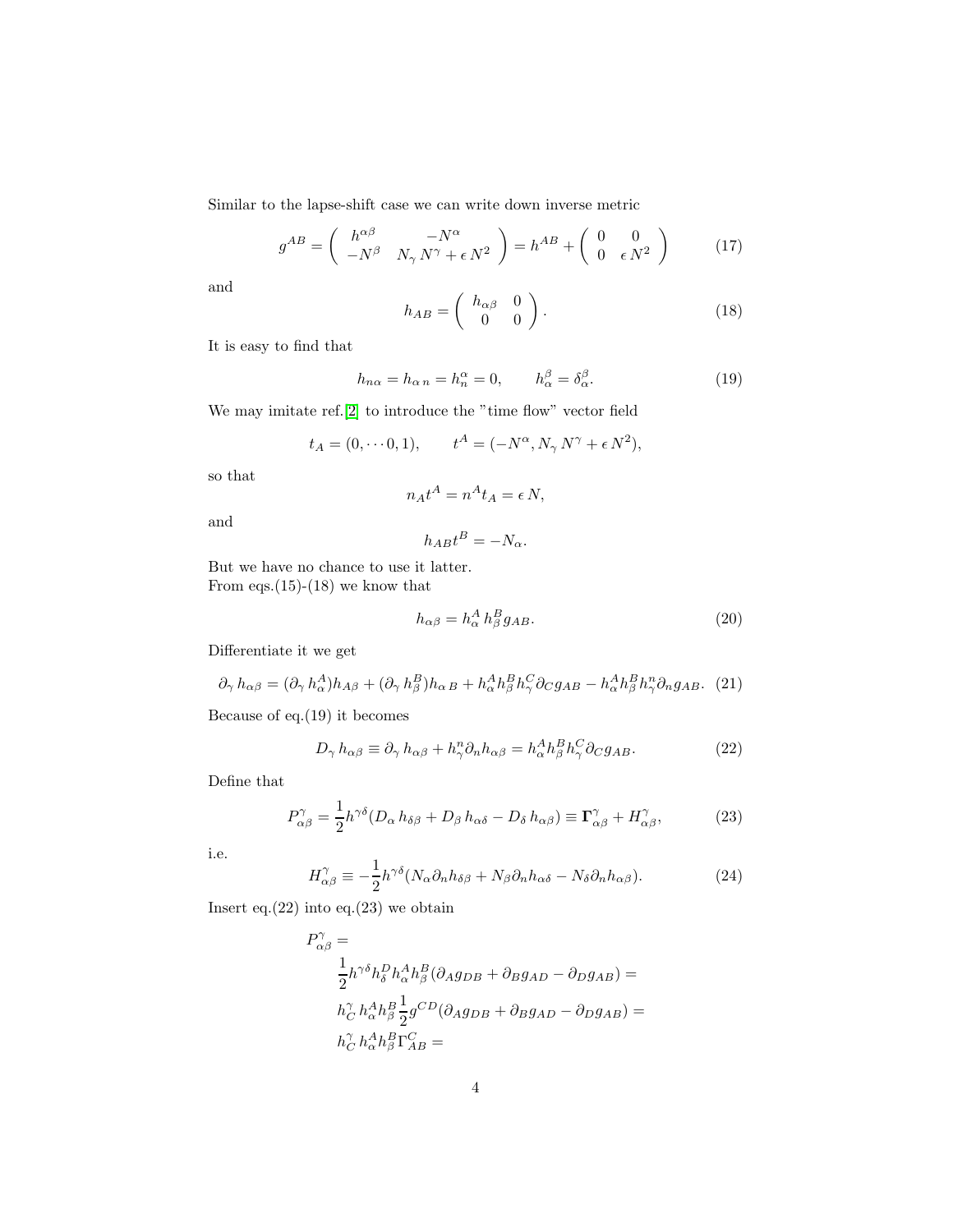$$
h_C^{\gamma} (h_{\alpha}^A h_{\beta}^B \Gamma_{AB}^C + \partial_{\alpha} h_{\beta}^C). \tag{25}
$$

In last step we have used the ambiguity because of eq.(19). It is clear that

$$
h_C^{\gamma} \tilde{\nabla}_{\alpha} h_{\beta}^C \equiv h_C^{\gamma} (\partial_{\alpha} h_{\beta}^C + \Gamma_{AB}^C h_{\alpha}^A h_{\beta}^B - P_{\alpha\beta}^{\delta} h_{\delta}^C) = 0, \tag{26}
$$

which tells us that  $\tilde{\nabla}_{\alpha} h_{\beta}^C$  is proportional to the normal vector field  $n^C$ , hence we can define a tensor  $K_{\alpha\beta}$  by

$$
\tilde{\nabla}_{\alpha} h_{\beta}^C = K_{\alpha\beta} n^C \tag{27}
$$

that is the Gauss formula in present case. Operator  $\tilde{\nabla}_{\alpha}$  we have introduced is an operator which operates on the n-dimensional index as well as m-dimensional index simultaneously[\[6\]](#page-16-5). In fact if we define the following operations

$$
\tilde{\nabla}_{\beta} n^C = \partial_{\beta} n^C + \Gamma_{BA}^C h_{\beta}^B n^A, \qquad \tilde{\nabla}_{\beta} n_C = \partial_{\beta} n_C - \Gamma_{BC}^A h_{\beta}^B n_A; \tag{28}
$$

and

$$
\tilde{\nabla}_{\beta} u_{\gamma} = \partial_{\beta} u_{\gamma} - P^{\alpha}_{\beta \gamma} u_{\alpha}, \qquad \tilde{\nabla}_{\beta} u^{\gamma} = \partial_{\beta} u^{\gamma} + P^{\gamma}_{\beta \alpha} u^{\alpha}.
$$
 (29)

Operator  $\tilde{\nabla}_{\alpha}$  on  $h^C_{\beta}$  certainly agrees with eq.(26). However we have to note that

$$
\tilde{\nabla}_{\beta} g_{AB} =
$$
\n
$$
\partial_{\beta} g_{AB} - \Gamma_{DA}^C h_{\beta}^D g_{CB} - \Gamma_{DB}^C h_{\beta}^D g_{CA} =
$$
\n
$$
-\Gamma_{nA}^C h_{\beta}^n g_{CB} - \Gamma_{nB}^C h_{\beta}^n g_{CA} \neq 0.
$$
\n(30)

From definition eq. $(23)$  and eq. $(24)$  we have

$$
\tilde{\nabla}_{\gamma} h_{\alpha\beta} =
$$
\n
$$
\partial_{\gamma} h_{\alpha\beta} - P^{\delta}_{\gamma\beta} h_{\alpha\delta} - P^{\delta}_{\alpha\gamma} h_{\delta\beta} =
$$
\n
$$
\nabla_{\gamma} h_{\alpha\beta} - H^{\delta}_{\gamma\beta} h_{\alpha\delta} - H^{\delta}_{\alpha\gamma} h_{\delta\beta} =
$$
\n
$$
-h_{\gamma}^{n} \partial_{n} h_{\alpha\beta} \tag{31}
$$

or

$$
\begin{aligned} \tilde{\nabla}_{\gamma}\,h_{\alpha\beta} &= \\ &\quad h_{\alpha}^A h_{\beta}^B h_{\gamma}^C \partial_C g_{AB} - h_C^{\delta}\,h \gamma^A h_{\beta}^B \Gamma_{AB}^C h_{\alpha\delta} - \\ &\quad h_{\alpha}^A h_{\gamma}^C \Gamma_{AC}^D h_{\beta}^B (g_{DB} - \epsilon\, n_D\, n_B) - h_{\gamma}^n \partial_n h_{\alpha\beta} = \\ &\quad h_{\alpha}^A h_{\beta}^B h_{\gamma}^C (\partial_C g_{AB} - \Gamma_{C A}^D g_{DB} - \Gamma_{CB}^D g_{AD}) - h_{\gamma}^n \partial_n h_{\alpha\beta} = \\ &\quad h_{\alpha}^A h_{\beta}^B h_{\gamma}^C \nabla_C g_{AB} - h_{\gamma}^n \partial_n h_{\alpha\beta} = \end{aligned}
$$

$$
-h_{\gamma}^n \partial_n h_{\alpha\beta}.\tag{32}
$$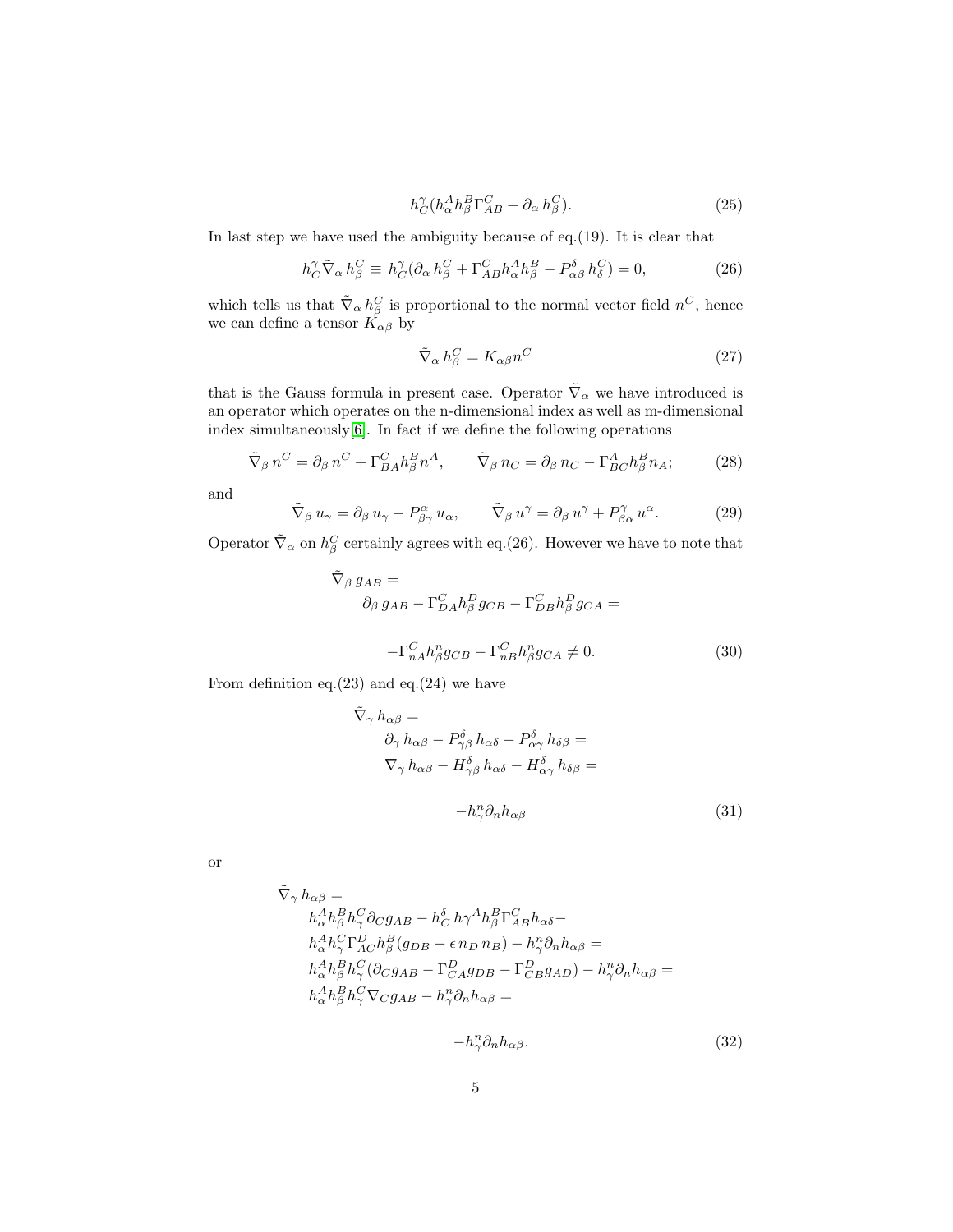Eq.(25)leads to

$$
\tilde{\nabla}_{\alpha} h_{\beta}^{C} =
$$
\n
$$
\partial_{\alpha} h_{\beta}^{C} + \Gamma_{AB}^{C} h_{\alpha}^{A} h_{\beta}^{B} - P_{\alpha\beta}^{\gamma} h_{\gamma}^{C} =
$$
\n
$$
(\delta_{D}^{C} - h_{D}^{\gamma} h_{\gamma}^{C})(\partial_{\alpha} h_{\beta}^{D} + \Gamma_{AB}^{D} h_{\alpha}^{A} h_{\beta}^{B}) =
$$
\n
$$
\epsilon n_{D} (\partial_{\alpha} h_{\beta}^{D} + \Gamma_{AB}^{D} h_{\alpha}^{A} h_{\beta}^{B}) n^{C}
$$
\n(33)

therefore

$$
K_{\alpha\beta} = \epsilon n_D(\partial_{\alpha} h_{\beta}^D + \Gamma_{AB}^D h_{\alpha}^A h_{\beta}^B) =
$$
  
\n
$$
- \frac{\epsilon}{N} \partial_{\alpha} N_{\beta} + \frac{\epsilon}{N} (\Gamma_{AB}^n + N_{\gamma} \Gamma_{AB}^{\gamma}) h_{\alpha}^A h_{\beta}^B =
$$
  
\n
$$
- \frac{\epsilon}{N} \partial_{\alpha} N_{\beta} + \frac{\epsilon}{N} (\Gamma_{\alpha\beta}^n + N_{\gamma} \Gamma_{\alpha\beta}^{\gamma})
$$
  
\n
$$
- \frac{\epsilon N_{\alpha}}{N} (\Gamma_{\beta}^n + N_{\gamma} \Gamma_{\beta}^{\gamma}) - \frac{\epsilon N_{\beta}}{N} (\Gamma_{\alpha}^n + N_{\gamma} \Gamma_{\alpha}^{\gamma}) =
$$
  
\n
$$
+ N_{\gamma} \Gamma_{\alpha}^{\gamma} n) + \frac{\epsilon}{N} N_{\alpha} N_{\beta} (\Gamma_{nn}^n + N_{\gamma} \Gamma_{nn}^{\gamma}) =
$$
  
\n
$$
- \frac{\epsilon}{2N} \mathcal{F}_{\alpha\beta} - \frac{1}{2N} \mathcal{H}_{\alpha\beta}.
$$
  
\n(34)

in which

$$
\mathcal{F}_{\alpha\beta} \equiv \partial_{\alpha} N_{\beta} - \partial_{\beta} N_{\alpha}, \qquad \mathcal{H}_{\alpha\beta} \equiv N^2 \partial_n h_{\alpha\beta} + \epsilon \partial_n (N_{\alpha} N_{\beta}). \tag{35}
$$

Similar to subsection Lapse review we can also define

$$
K_{AB} = h_A^{\alpha} h_B^{\beta} K_{\alpha\beta}, \qquad K = K_A^A = K_{\alpha}^{\alpha}.
$$
 (36)

Here we want to point out that the tensor  ${\cal K}_{AB}$  has not only a symmetric part  $(\mathcal{H})$  but also an antisymmetric part  $(\mathcal{F})$ . Since

$$
0 = \tilde{\nabla}_{\beta}(n^A n_A) = (\tilde{\nabla}_{\beta} n^A) n_A + n^A \tilde{\nabla}_{\beta} n_A \tag{37}
$$

$$
= n_B n_A \tilde{\nabla}_{\beta} g^{AB} + 2n^A \tilde{\nabla}_{\beta} n_A \tag{38}
$$

$$
= 2\Gamma^A_{nB}h^n_{\beta}n^Bn_A + 2n^A\tilde{\nabla}_{\beta}n_A \tag{39}
$$

so that

$$
n^A \tilde{\nabla}_{\beta} n_A = -\Gamma^A_{nB} h^n_{\beta} n^B n_A,\tag{40}
$$

we then obtain the Weingarten formula as following

$$
\tilde{\nabla}_{\beta} n_A =
$$
\n
$$
h_A^B \tilde{\nabla}_{\beta} n_B - \epsilon n_A \Gamma_{nC}^B h_{\beta}^n n^C n_B =
$$
\n
$$
h_A^{\alpha} h_{\alpha}^B (\partial_{\beta} n_B - \Gamma_{BC}^D h_{\beta}^C n_D) - \epsilon n_A \Gamma_{nC}^B h_{\beta}^n n^C n_B =
$$
\n
$$
-h_A^{\alpha} (\partial_{\beta} h_{\alpha}^D + \Gamma_{BC}^D h_{\alpha}^B h_{\beta}^C) n_D - \epsilon n_A \Gamma_{nC}^B h_{\beta}^m n^C n_B =
$$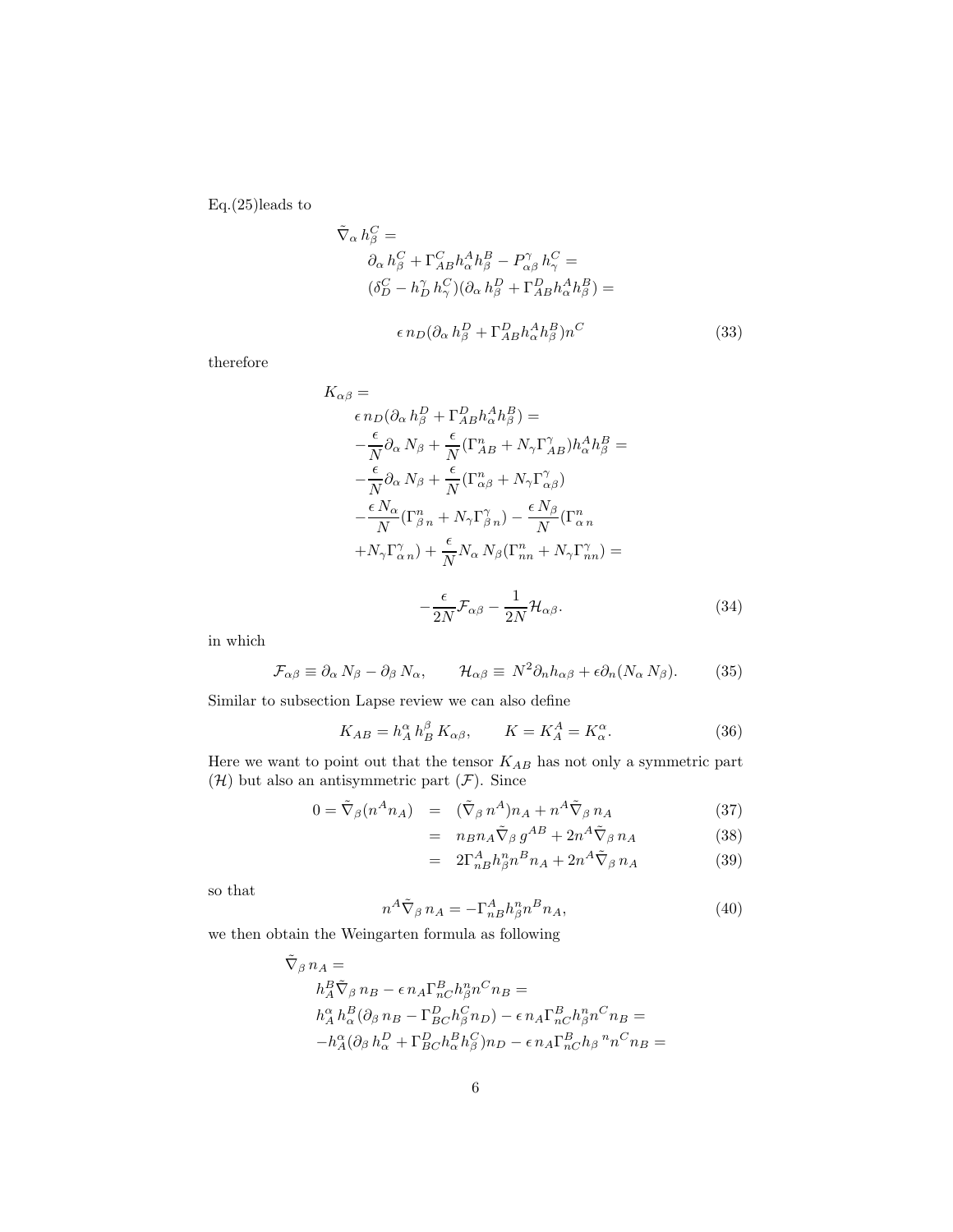$$
-\epsilon \, h_A^{\alpha} \, K_{\beta \alpha} - \epsilon \Gamma_{nC}^B h_{\beta}^n n^C n_B n_A,\tag{41}
$$

or

$$
\tilde{\nabla}_{\beta} n^{A} =
$$
\n
$$
- \epsilon h_{\alpha}^{A} K_{\beta}{}^{\alpha} + (\Gamma_{nB}^{A} n^{B} + \Gamma_{nB}^{C} h^{AB} n_{C}) h_{\beta}^{n} =
$$
\n
$$
- \epsilon h_{\alpha}^{A} K_{\beta}{}^{\alpha} + (\frac{1}{N} h^{A\alpha} \partial_{n} N_{\alpha} + \mathbf{b} n^{A} \partial_{n} \phi) h_{\beta}^{n}.
$$
\n(42)

# 3 Variation of Gauss Equation

To get the Gauss equation we have to calculate  $\tilde{\nabla}_{\gamma} \tilde{\nabla}_{\alpha} h_{\beta}^C$ , that is

$$
\tilde{\nabla}_{\gamma}\tilde{\nabla}_{\alpha}h_{\beta}^{C} = \n\partial_{\gamma}\partial_{\alpha}h_{\beta}^{C} + (\partial_{\alpha}\Gamma_{AB}^{C})h_{\alpha}^{A}h_{\beta}^{B}h_{\gamma}^{D} - \n(\partial_{n}\Gamma_{AB}^{C})h_{\alpha}^{A}h_{\beta}^{B}h_{\gamma}^{n} + \Gamma_{AB}^{C}(\partial_{\gamma}h_{\alpha}^{A})h_{\beta}^{B} \n+ \Gamma_{AB}^{C}h_{\alpha}^{A}\partial_{\gamma}h_{\beta}^{B} - (\partial_{\gamma}P_{\alpha\beta}^{\delta})h_{\delta}^{C} - \nP_{\alpha\beta}^{\delta}\partial_{\gamma}h_{\delta}^{C} + \Gamma_{DF}^{C}h_{\gamma}^{D}(\partial_{\alpha}h_{\beta}^{F} + \n\Gamma_{AB}^{F}h_{\alpha}^{A}h_{\beta}^{B} - P_{\alpha\beta}^{\delta}h_{\delta}^{F}) - (\partial_{\alpha}h_{\delta}^{C} + \n\Gamma_{AB}^{C}h_{\alpha}^{A}h_{\delta}^{B} - P_{\alpha\delta}^{m}h_{\gamma}^{C})P_{\gamma\beta}^{\delta} - (\partial_{\delta}h_{\beta}^{C} + \n\Gamma_{AB}^{C}h_{\delta}^{A}h_{\beta}^{B} - P_{\delta\beta}^{m}h_{\gamma}^{C})P_{\gamma\alpha}^{\delta}.
$$
\n(43)

From the definition of Riemann tensor we find

$$
\begin{split} (\tilde{\nabla}_{\gamma}\tilde{\nabla}_{\alpha}-\tilde{\nabla}_{\alpha}\tilde{\nabla}_{\gamma})h_{\beta}^{C} &= \\ h_{\alpha}^{A}h_{\beta}^{B}h_{\gamma}^{D}(\partial_{D}\Gamma_{AB}^{C}-\partial_{A}\Gamma_{DB}^{C}+\Gamma_{DF}^{C}\Gamma_{AB}^{F}-\Gamma_{AF}^{C}\Gamma_{DB}^{F})-h_{\delta}^{C}(\partial_{\gamma}P_{\alpha\beta}^{\delta}-\partial_{\alpha}P_{\gamma\beta}^{\delta}- \\ P_{\alpha\eta}^{\delta}P_{\gamma\beta}^{\eta}+P_{\gamma\eta}^{\delta}P_{\alpha\beta}^{\eta})-(\partial_{n}\Gamma_{AB}^{C})h_{\beta}^{B}(h_{\alpha}^{A}h_{\gamma}^{n}-h_{\gamma}^{A}h_{\alpha}^{n})+\Gamma_{AB}^{C}h_{\beta}^{B}(\partial_{\gamma}h_{\alpha}^{A}- \\ \partial_{\alpha}h_{\gamma}^{A})=h_{\alpha}^{A}h_{\beta}^{B}h_{\gamma}^{D}R_{ADB}^{C}-h_{\delta}^{C}S_{\alpha\gamma\beta}^{\delta}-(\partial_{n}\Gamma_{\alpha}^{C}{}_{B}h_{\gamma}^{n}-\partial_{n}\Gamma_{\gamma}^{C}{}_{B}h_{\alpha}^{n})h_{\beta}^{B}+ \end{split}
$$

$$
\Gamma_{nB}^C h_\beta^B (\partial_\gamma h_\alpha^n - \partial_\alpha h_\gamma^n). \tag{44}
$$

In which we have used a symbol

$$
S_{\alpha\gamma\beta}{}^{\delta} \equiv \partial_{\gamma} P^{\delta}_{\alpha\beta} - \partial_{\alpha} P^{\delta}_{\gamma\beta} - P^{\delta}_{\alpha\eta} P^{\eta}_{\gamma\beta} + P^{\delta}_{\gamma\eta} P^{\eta}_{\alpha\beta} =
$$
  

$$
\mathbf{R}_{\alpha\gamma\beta}{}^{\delta} + \partial_{\gamma} H^{\delta}_{\alpha\beta} - \partial_{\alpha} H^{\delta}_{\gamma\beta} + H^{\delta}_{\gamma\eta} H^{\eta}_{\alpha\beta} - H^{\delta}_{\alpha\eta} H^{\eta}_{\gamma\beta} +
$$
  

$$
\Gamma^{\delta}_{\gamma\eta} H^{\eta}_{\alpha\beta} + \Gamma^{\eta}_{\alpha\beta} H^{\delta}_{\gamma\eta} - \Gamma^{\delta}_{\alpha\eta} H^{\eta}_{\gamma\beta} - \Gamma^{\eta}_{\gamma\beta} H^{\delta}_{\alpha\eta}.
$$
 (45)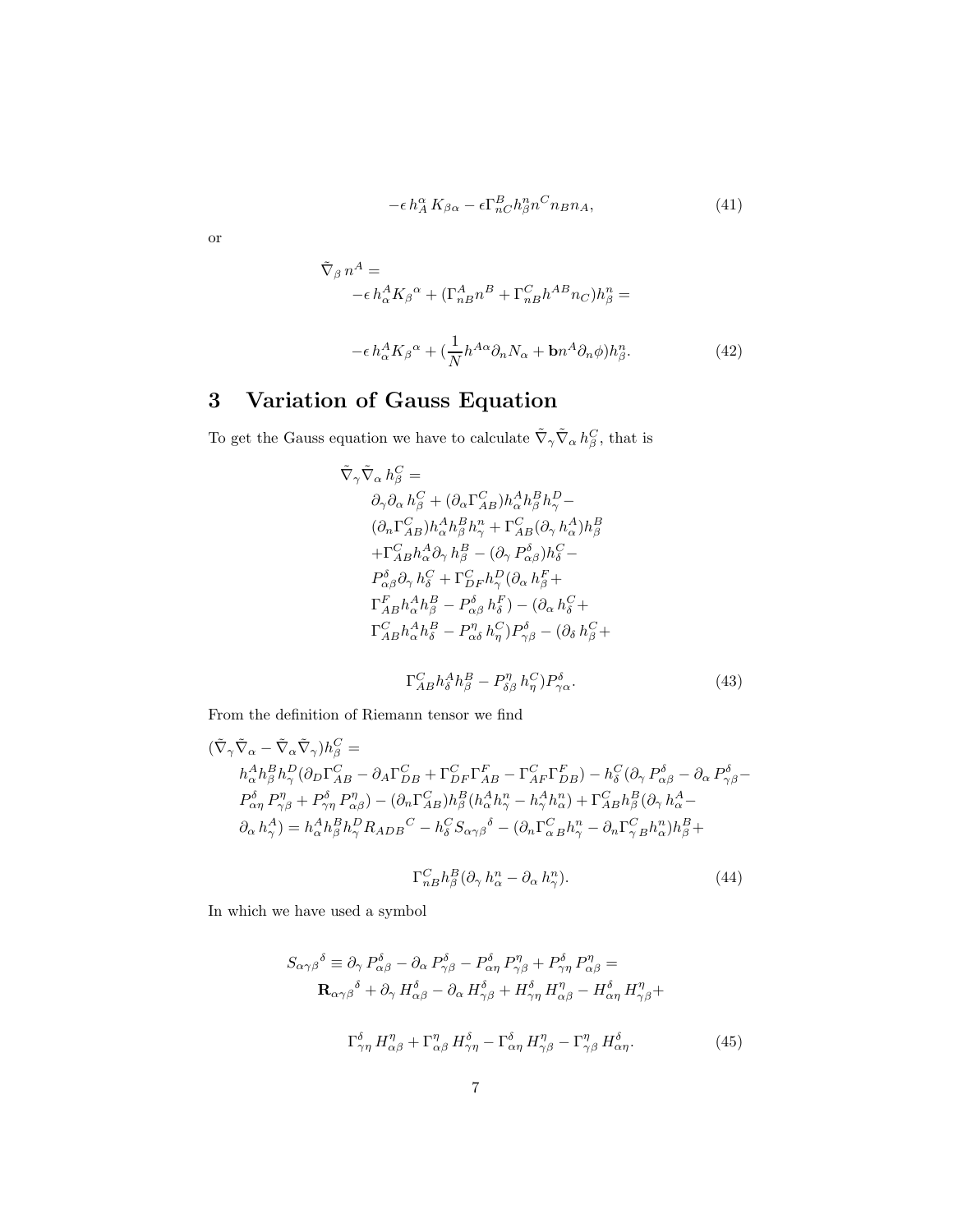Tensor  $S_{\alpha\gamma\beta}^{\delta}$  has the following symmetric properties like Riemann tensor

$$
S_{\alpha\gamma\beta}{}^{\delta} = -S_{\gamma\alpha\beta}{}^{\delta} \tag{46}
$$

and

$$
S_{\alpha\gamma\beta}{}^{\delta} + S_{\gamma\beta\alpha}{}^{\delta} + S_{\beta\alpha\gamma}{}^{\delta} = 0 \tag{47}
$$

but have no corresponding symmetries after contracting with a metric tensor. It is easy to find also

$$
\tilde{\nabla}_{\alpha} h_B^{\gamma} = K_{\alpha}{}^{\gamma} n_B - h_{B\beta} h_{\alpha}^n \partial_n h^{\gamma\beta} - h^{C\gamma} \Gamma_{nC}^A h_{\alpha}^n g_{AB} - h_A^{\gamma} \Gamma_{nB}^A h_{\alpha}^n. \tag{48}
$$

As a result we obtain

$$
h_C^{\zeta} h_{\alpha}^A h_{\beta}^B h_{\gamma}^D R_{ADB}{}^C - S_{\alpha\gamma\beta}{}^{\zeta} + h_C^{\zeta} h_{\beta}^B \Gamma_{nB}^C (\partial_{\gamma} h_{\alpha}^n - \partial_{\alpha} h_{\gamma}^n) - h_C^{\zeta} h_{\beta}^B (h_{\gamma}^n \partial_n \Gamma_{\alpha B}^C - h_{\alpha}^n \partial_n \Gamma_{\gamma B}^C) =
$$
  
\n
$$
h_C^{\zeta} (\tilde{\nabla}_{\gamma} \tilde{\nabla}_{\alpha} - \tilde{\nabla}_{\alpha} \tilde{\nabla}_{\gamma}) h_{\beta}^C =
$$
  
\n
$$
\tilde{\nabla}_{\alpha} h_C^{\zeta} \tilde{\nabla}_{\gamma} h_{\beta}^C - \tilde{\nabla}_{\gamma} h_C^{\zeta} \tilde{\nabla}_{\alpha} h_{\beta}^C =
$$
  
\n
$$
K_{\gamma\beta} n^C (K_{\alpha}{}^{\zeta} n_C - h_{C\delta} h_{\alpha}^n \partial_n h^{\zeta\delta} - h^{B\zeta} \Gamma_{nB}^A h_{\alpha}^n g_{AC} - h_{A}^{\zeta} \Gamma_{nC}^A h_{\alpha}^n) - K_{\alpha\beta} n^C (K_{\gamma}{}^{\zeta} n_C - h_{C\delta} h_{\gamma}^n \partial_n h^{\zeta\delta} - h^{B\zeta} \Gamma_{nB}^A h_{\gamma}^n g_{AC} - h_{A}^{\zeta} \Gamma_{nC}^A h_{\gamma}^n) =
$$

$$
\epsilon K_{\gamma\beta} K_{\alpha}{}^{\zeta} - \epsilon K_{\alpha\beta} K_{\gamma}{}^{\zeta} - (h_{\alpha}^n K_{\gamma\beta} - h_{\gamma}^n K_{\alpha\beta}) (h_A^{\zeta} n^B + h^{B\zeta} n_A) \Gamma_{nB}^A
$$
 (49)

Contracting  $\gamma$  with  $\zeta$ , and multiplying  $h^{\alpha\beta}$ , then eq.(49) becomes

$$
h^{AB}h^{CD}R_{ADBC} = R - 2\epsilon R_{ab}n^{a}n^{b} = R - 2\epsilon N^{2}R_{nn} =
$$
\n
$$
\mathbf{R} + h^{\alpha\beta}\partial_{\gamma} H^{\gamma}_{\alpha\beta} - h^{\alpha\beta}\partial_{\alpha} H^{\gamma}_{\gamma\beta} + \Gamma^{\gamma}_{\gamma\eta} h^{\alpha\beta} H^{\eta}_{\alpha\beta} -
$$
\n
$$
2h^{\alpha\beta}\Gamma^{\gamma}_{\alpha\eta} H^{\eta}_{\gamma\beta} + h^{\alpha\beta}\Gamma^{\eta}_{\alpha\beta} H^{\gamma}_{\gamma\eta} + H^{\gamma}_{\gamma\eta} h^{\alpha\beta} H^{\eta}_{\alpha\beta} -
$$
\n
$$
h^{\alpha\beta}H^{\gamma}_{\alpha\eta} H^{\eta}_{\gamma\beta} - h^{B\alpha}\Gamma^{\gamma}_{\alpha\beta}F_{\alpha\gamma} + h^{B\alpha}(N_{\alpha}\partial_{n}\Gamma^{\gamma}_{\gamma}B - N_{\gamma}\partial_{n}\Gamma^{\gamma}_{\alpha}B) -
$$
\n
$$
\frac{\epsilon}{4N^{2}}\mathcal{F}_{\alpha\gamma}\mathcal{F}^{\alpha\gamma} + \frac{\epsilon}{4N^{2}}(\mathcal{H}_{\alpha\gamma}\mathcal{H}^{\alpha\gamma} - \mathcal{H}^{2}) -
$$
\n
$$
\frac{1}{2N^{2}}[N_{\alpha}(\epsilon\mathcal{F}^{\beta\alpha} + \mathcal{H}^{\beta\alpha}) - N^{\beta}\mathcal{H}]\partial_{n}N_{\beta} =
$$
\n
$$
\mathbf{R} - \frac{3\epsilon}{4N^{2}}\mathcal{F}_{\alpha\gamma}\mathcal{F}^{\alpha\gamma} + \frac{3\epsilon}{N^{2}}\mathcal{F}^{\alpha\gamma}N_{\alpha}\partial_{n}N_{\gamma} + N_{\alpha}\partial^{\gamma}h^{\alpha\beta}\partial_{n}h_{\beta\gamma} +
$$
\n
$$
h^{\alpha\beta}(\partial^{\gamma}N_{\gamma}\partial_{n}h_{\alpha\beta} - \partial^{\gamma}N_{\alpha}\partial_{n}h_{\beta\gamma}) + N^{\alpha}h^{\gamma\delta}\partial_{\alpha}\partial_{n}h_{\gamma\delta} +
$$
\n
$$
\frac{\epsilon}{4N^{2}}(\mathcal{H}_{\alpha\gamma}\mathcal{H}^{\alpha\gamma} - \mathcal{H}^{
$$

$$
\frac{1}{4}h^{\alpha\beta}(2N^{\gamma}N^{\delta}-h^{\gamma\delta}N_{\lambda}N^{\lambda})(\partial_{n}h_{\alpha\beta}\partial_{n}h_{\gamma\delta}-\partial_{n}h_{\alpha\delta}\partial_{n}h_{\beta\gamma})
$$
(50)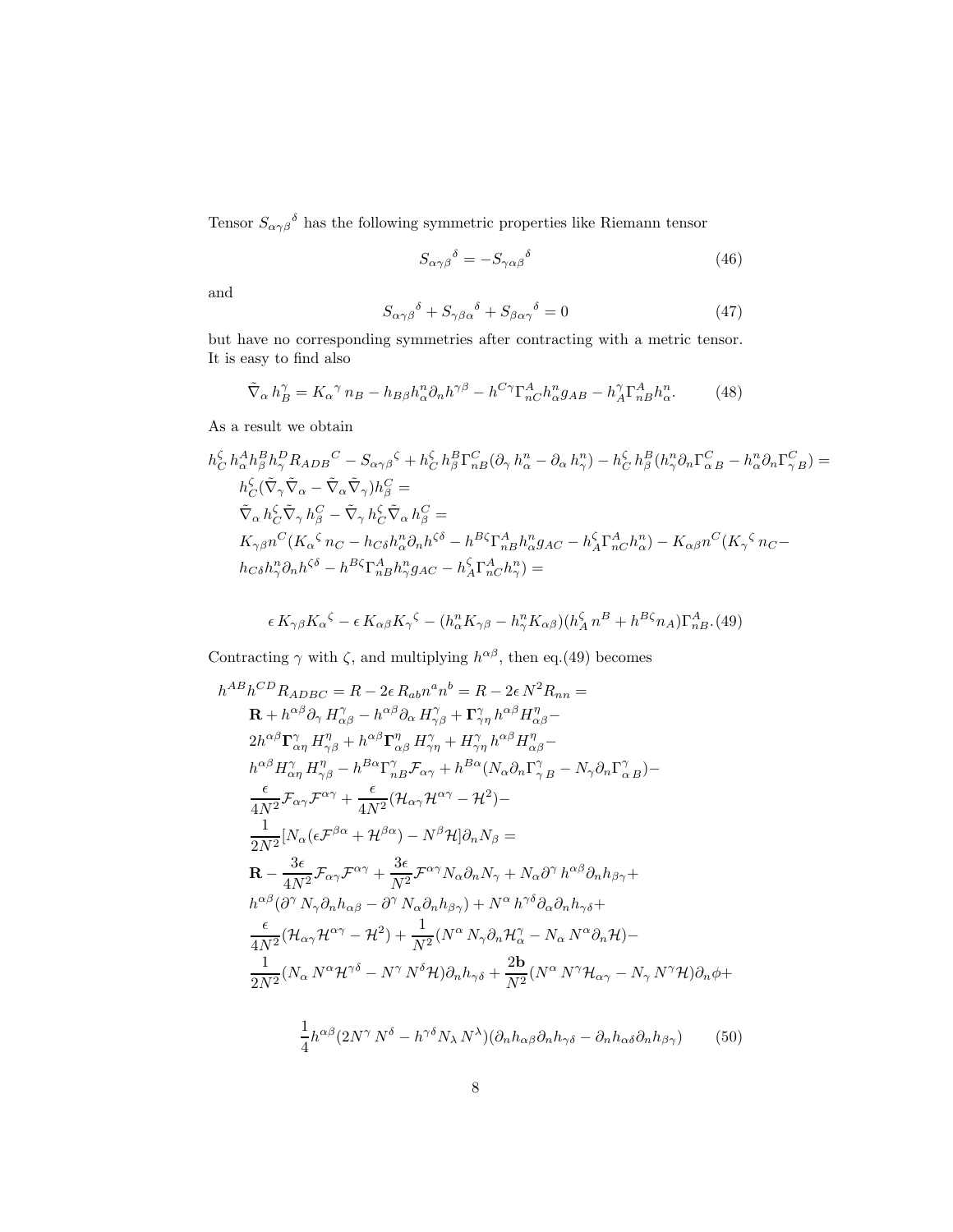in which we have used n-1 dimensional harmonic condition  $h^{\alpha\beta} \Gamma^{\gamma}_{\alpha\beta} = 0$ . On the other hand, we can calculate the second term on the left hand side of the equation

$$
2\epsilon R_{ab}n^{a}n^{b} =
$$
  
\n
$$
\frac{\epsilon}{2N^{2}}\mathcal{F}_{\alpha\beta}\mathcal{F}^{\alpha\beta} - \frac{2\epsilon}{N^{2}}\mathcal{F}^{\alpha\beta}N_{\alpha}\partial_{n}N_{\beta} -
$$
  
\n
$$
\frac{\epsilon}{2N^{2}}(\mathcal{H}_{\alpha\beta}\mathcal{H}^{\alpha\beta} - \mathcal{H}^{2}) + \frac{2}{N^{2}}\mathcal{H}^{\alpha\beta}N_{\alpha}\partial_{n}N_{\beta} - \frac{2}{N^{2}}\mathcal{H}N^{\alpha}\partial_{n}N_{\alpha} +
$$
  
\n
$$
2\epsilon[\nabla_{C}(n^{A}\nabla_{A}n^{C}) - \nabla_{A}(n^{A}\nabla_{C}n^{C})].
$$
\n(51)

Therefore

$$
R = \mathbf{R} - \frac{\epsilon}{4N^2} \mathcal{F}_{\alpha\beta} \mathcal{F}^{\alpha\beta} + \frac{\epsilon}{N^2} \mathcal{F}^{\alpha\beta} N_{\alpha} \partial_n N_{\beta}
$$
  
\n
$$
+ N_{\alpha} \partial^{\gamma} h^{\alpha\beta} \partial_n h_{\beta\gamma} + h^{\alpha\beta} (\partial^{\gamma} N_{\gamma} \partial_n h_{\alpha\beta})
$$
  
\n
$$
- \partial^{\gamma} N_{\alpha} \partial_n h_{\beta\gamma} + N^{\alpha} h^{\gamma\delta} \partial_{\alpha} \partial_n h_{\gamma\delta}
$$
  
\n
$$
+ \frac{3\epsilon}{4N^2} (\mathcal{H}_{\alpha\beta} \mathcal{H}^{\alpha\beta} - \mathcal{H}^2) - \frac{1}{2N^2} (N_{\gamma} N^{\gamma} + 2\epsilon N^2) \mathcal{H}^{\alpha\beta} \partial_n h_{\alpha\beta} + \frac{\epsilon}{2N^2} (N^{\alpha} N^{\gamma} + 2N^2 h^{\alpha\gamma}) \mathcal{H} \partial_n h_{\alpha\beta} + \frac{1}{N^2} (N^{\alpha} N_{\gamma} \partial_n \mathcal{H}_{\alpha}^{\gamma} - N_{\alpha} N^{\alpha} \partial_n \mathcal{H}) + \frac{2\mathbf{b}}{N^2} (N^{\alpha} N^{\gamma} \mathcal{H}_{\alpha\gamma} - N_{\alpha} N^{\alpha} \mathcal{H}) \partial_n \phi + \frac{1}{4} h^{\alpha\beta} (2N^{\gamma} N^{\delta} - h^{\gamma\delta} N_{\lambda} N^{\lambda}) (\partial_n h_{\alpha\beta} \partial_n h_{\gamma\delta} - \partial_n h_{\alpha\delta} \partial_n h_{\beta\gamma}) + 2\epsilon [\nabla_C (n^A \nabla_A n^C) - \nabla_A (n^A \nabla_C n^C)]. \qquad (52)
$$

The last divergence term in above equation, which may be neglected in Hamiltonian formulation [\[7\]](#page-16-6)[\[2\]](#page-16-1), is important in the dimensional reduction. So we now evaluate it as well

$$
\nabla_C(n^A \nabla_A n^C) - \nabla_A(n^A \nabla_C n^C) =
$$
  
\n
$$
\epsilon \nabla_C[N(\partial_n n^C + \epsilon N \Gamma_{nn}^C)] - \epsilon N \nabla_C n^C \Gamma_{\alpha n}^{\alpha} - \epsilon \partial_n (N \nabla_C n^C) - \epsilon N \nabla_C n^C \Gamma_{nn}^n =
$$
  
\n
$$
\partial_{\alpha} (N^2 \Gamma_{nn}^{\alpha}) + \partial_n (N \partial_n N + N^2 \Gamma_{nn}^n) + \partial_n [-\mathcal{H}/2 + N^2 N_{\alpha} \Gamma_{nn}^{\alpha} + \epsilon N^{\beta} (\Gamma_{n\beta}^n + N_{\alpha} \Gamma_{n\beta}^{\alpha}) - \epsilon N_{\gamma} N^{\gamma} (\Gamma_{nn}^n + N_{\alpha} \Gamma_{nn}^{\alpha})] + (N \partial_n N + N^2 \Gamma_{nn}^n) (\Gamma_{\alpha n}^{\alpha} +
$$
  
\n
$$
\Gamma_{nn}^n) + N^2 (\Gamma_{\alpha \beta}^{\alpha} \Gamma_{nn}^{\beta} + \Gamma_{n\beta}^n \Gamma_{nn}^{\beta}) + [-\mathcal{H}/2 + N^2 N_{\alpha} \Gamma_{nn}^{\alpha} + \epsilon N_{\beta} (\Gamma_{n\beta}^n +
$$
  
\n
$$
N_{\alpha} \Gamma_{n\beta}^{\alpha}) - \epsilon N_{\gamma} N^{\gamma} (\Gamma_{nn}^n + N_{\alpha} \Gamma_{nn}^{\alpha})] (\Gamma_{\alpha n}^{\alpha} + \Gamma_{nn}^n).
$$
 (53)

From Appendix we easily find

$$
\Gamma^{\alpha}_{\alpha\beta} + \Gamma^{n}_{n\beta} = \Gamma^{\alpha}_{\alpha\beta} + \mathbf{b}\partial_{\beta}\phi \qquad \Gamma^{\alpha}_{\alpha\,n} + \Gamma^{n}_{nn} = \mathbf{b}\partial_{\beta}\phi + \frac{1}{2}h^{\alpha\beta}\partial_{n}h_{\alpha\beta} \tag{54}
$$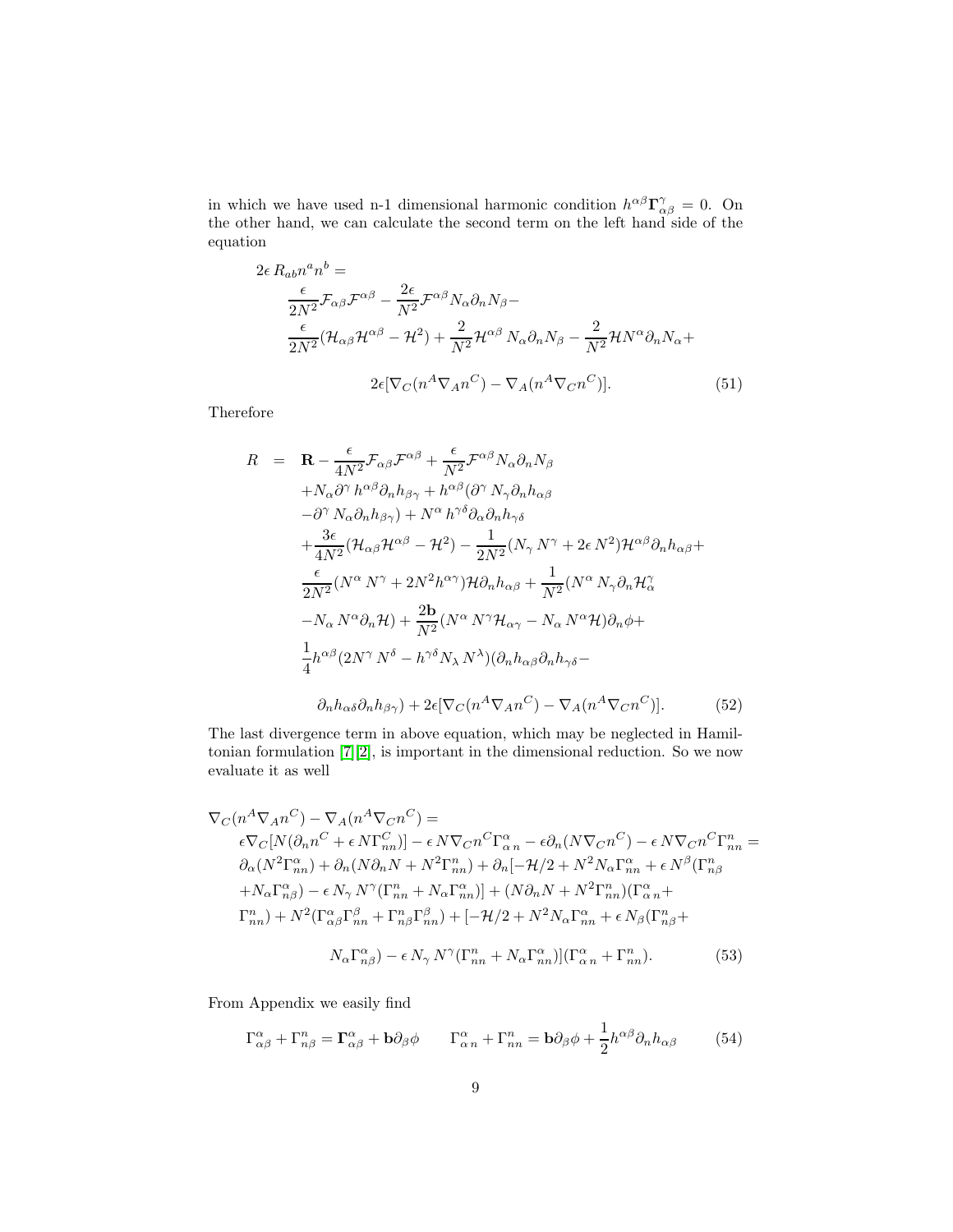$$
\Gamma_{n\beta}^{n} + N_{\alpha} \Gamma_{n\beta}^{\alpha} = \mathbf{b} \partial_{\beta} \phi \qquad \Gamma_{nn}^{n} + N_{\alpha} \Gamma_{nn}^{\alpha} = -\frac{1}{N} \partial_{n} N = \mathbf{b} \partial_{n} \phi. \tag{55}
$$

Eventually we obtain

$$
\nabla_C(n^A \nabla_A n^C) - \nabla_A(n^A \nabla_C n^C) =
$$
  
\n
$$
-\epsilon \mathbf{b}(\partial^{\alpha} \partial_{\alpha} \phi + \mathbf{b} \partial^{\alpha} \phi \partial_{\alpha} \phi) + \epsilon \partial^{\alpha} \partial_n N_{\alpha} + \epsilon \mathbf{b}(2\partial^{\alpha} \phi \partial_n N_{\alpha} + \partial^{\alpha} N_{\alpha} \partial_n \phi
$$
  
\n
$$
+ 2N^{\alpha} \partial_{\alpha} \partial_n \phi + 2\mathbf{b} N^{\alpha} \partial_{\alpha} \phi \partial_n \phi - N^{\alpha} \partial^{\beta} \phi \partial_n h_{\alpha \beta} + \frac{1}{2} N^{\gamma} \partial_{\gamma} \phi h^{\alpha \beta} \partial_n h_{\alpha \beta})
$$
  
\n
$$
- \partial_n (\mathcal{H}/2 + \epsilon \mathbf{b} N_{\gamma} N^{\gamma} \partial_n \phi) - (\mathcal{H}/2 +
$$

$$
\epsilon \mathbf{b} N_{\gamma} N^{\gamma} \partial_{n} \phi ) (\mathbf{b} \partial_{n} \phi + \frac{1}{2} h^{\alpha \beta} \partial_{n} h_{\alpha \beta}) \tag{56}
$$

in which n-1 dimensional harmonic condition is also used.

# 4 Variation of Codazzi Equation

First of all, let us calculate the double covariant derivative of normal vector  $n^C$ 

$$
\begin{split} \tilde{\nabla}_{\gamma}\tilde{\nabla}_{\beta}\,n^{C} & = \\ & \partial_{\gamma}\partial_{\beta}\,n^{C} + (\partial_{D}\Gamma^{C}_{BA})h^{B}_{\beta}h^{D}_{\gamma}\,n^{A} - (\partial_{n}\Gamma^{C}_{BA})h^{B}_{\beta}h^{n}_{\gamma}n^{A} + \Gamma^{C}_{BA}(\partial_{\gamma}\,h^{B}_{\beta})n^{A} \\ & + \Gamma^{C}_{BA}h^{B}_{\beta}\partial_{\gamma}\,n^{A} + \Gamma^{C}_{DA}h^{D}_{\gamma}\partial_{\beta}\,n^{A} + \Gamma^{C}_{DA}\Gamma^{A}_{BF}h^{D}_{\gamma}h^{B}_{\beta}n^{F} - P^{\alpha}_{\gamma\beta}\partial_{\alpha}\,n^{C} - \end{split}
$$

$$
P^{\alpha}_{\gamma\beta}\Gamma^{C}_{AF}h^{A}_{\alpha}n^{F}.
$$
\n(57)

Next, we have to antisymmetrize it as follows

$$
\begin{split} (\tilde{\nabla}_{\gamma}\tilde{\nabla}_{\beta} - \tilde{\nabla}_{\beta}\tilde{\nabla}_{\gamma})n^{C} & = \\ (\partial_{D}\Gamma^{C}_{BA} - \partial_{B}\Gamma^{C}_{DA})h^{B}_{\beta}h\gamma^{D}n^{A} + (\Gamma^{C}_{DF}\Gamma^{F}_{BA} - \Gamma^{C}_{BF}\Gamma^{F}_{DA})h^{D}_{\gamma}h^{B}_{\beta}n^{A} \\ & + \Gamma^{C}_{BA}(\partial_{\gamma}h^{B}_{\beta} - \partial_{\beta}h^{B}_{\gamma})n^{A} - (\partial_{n}\Gamma^{C}_{BA})(h^{B}_{\beta}h^{n}_{\gamma} - h^{B}_{\gamma}h^{n}_{\beta})n^{A} = \\ R_{BDA}{}^{C}h^{B}_{\beta}h\gamma^{D}n^{A} + \epsilon\,N(\partial_{\gamma}h^{n}_{\beta} - \partial_{\beta}h^{n}_{\gamma})\Gamma^{C}_{nn} - (\partial_{n}\Gamma^{C}_{BA})(h^{B}_{\beta}h^{n}_{\gamma} \end{split}
$$

$$
-h^B_\gamma h^n_\beta n^A. \tag{58}
$$

By using of the Weingarten formula (42) the left hand side of eq.(58) becomes

$$
\begin{split} (\tilde{\nabla}_{\gamma}\tilde{\nabla}_{\beta} - \tilde{\nabla}_{\beta}\tilde{\nabla}_{\gamma})n^{C} &= \\ &\quad -\epsilon \, h_{\alpha}^{C}(\tilde{\nabla}_{\gamma}\, K_{\beta}{}^{\alpha} - \tilde{\nabla}_{\beta}\, K_{\gamma}{}^{\alpha}) - \epsilon (K_{\beta}{}^{\alpha}\, K_{\gamma\alpha} - K_{\gamma}{}^{\alpha}\, K_{\beta\alpha})n^{C} + (\frac{1}{N}h^{C\alpha}\partial_{n}N_{\alpha} \\ &\quad + \mathbf{b}n^{C}\partial_{n}\phi)(\partial_{\gamma}\, h_{\beta}^{n} - \partial_{\beta}\, h_{\gamma}^{n}) + \partial_{\gamma}(\frac{1}{N}h^{C\alpha}\partial_{n}N_{\alpha} + \mathbf{b}n^{C}\partial_{n}\phi)h_{\beta}^{n} - \partial_{\beta}(\frac{1}{N}h^{C\alpha}\partial_{n}N_{\alpha} \end{split}
$$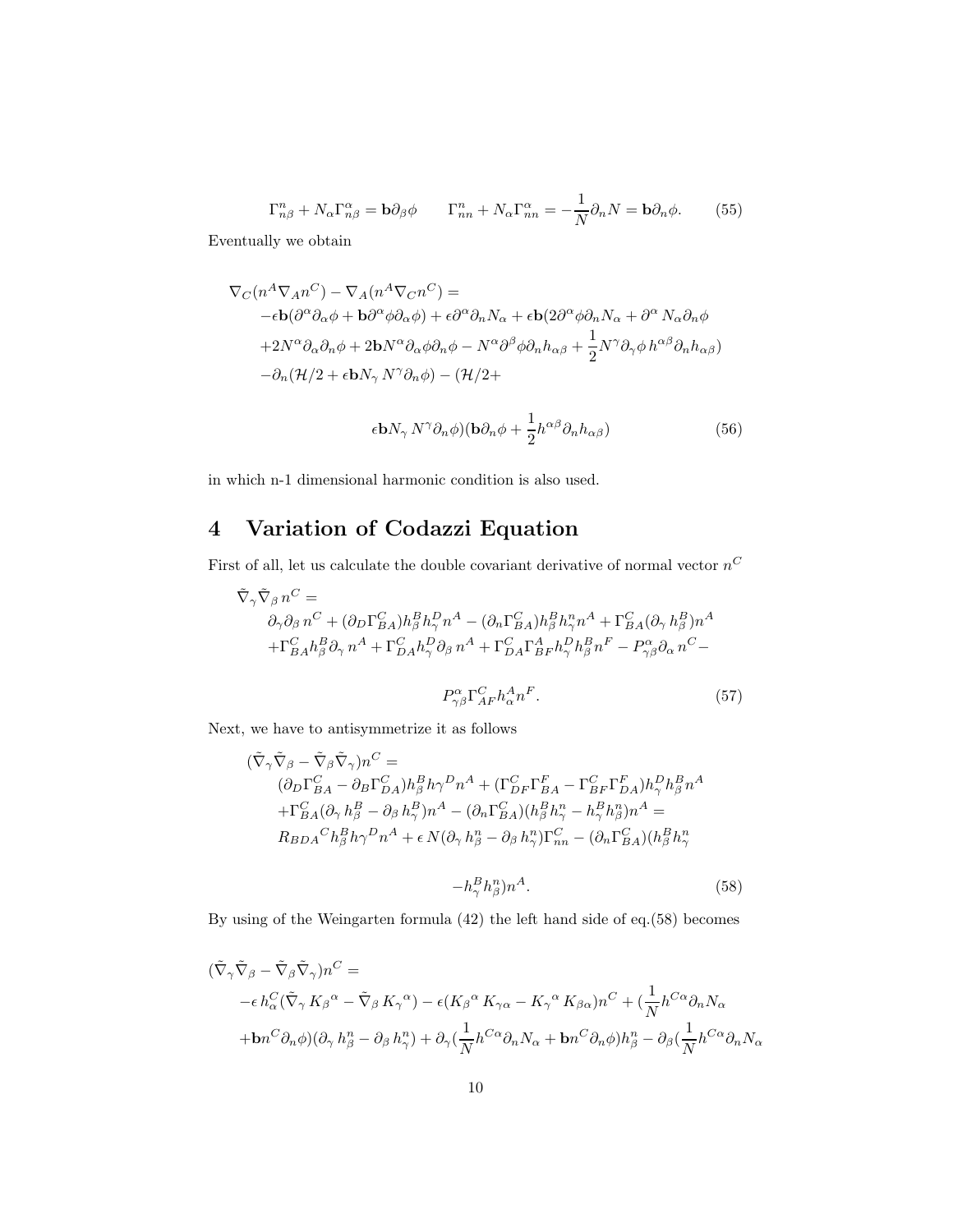$$
+bn^{C}\partial_{n}\phi)h_{\gamma}^{n} + (\Gamma_{AD}^{C}h_{\gamma}^{A}h_{\beta}^{n} - \Gamma_{AD}^{C}h_{\beta}^{A}h_{\gamma}^{n})(\frac{1}{N}h^{D\alpha}\partial_{n}N_{\alpha} + bn^{D}\partial_{n}\phi) (59)
$$

multiplying  $h_C^{\alpha}$  on both sides of eq.(58), we would see

$$
-\epsilon(\tilde{\nabla}_{\gamma} K_{\beta}{}^{\alpha} - \tilde{\nabla}_{\beta} K_{\gamma}{}^{\alpha}) =
$$
  
\n
$$
R_{BDA}{}^{C}h_{C}^{\alpha} h_{\beta}^{B}h_{\gamma}^{D}n^{A} + \epsilon N h_{C}^{\alpha} (\partial_{\gamma} h_{\beta}^{n} - \partial_{\beta} h_{\gamma}^{n}) \Gamma_{nn}^{C} + \epsilon N h_{C}^{\alpha} (h_{\beta}^{n} \partial_{n} \Gamma_{\gamma}^{C} n
$$
  
\n
$$
-h_{\gamma}^{n} \partial_{n} \Gamma_{\beta}^{C} n) - \frac{1}{N} h^{\alpha \delta} \partial_{n} N_{\delta} (\partial_{\gamma} h_{\beta}^{n} - \partial_{\beta} h_{\gamma}^{n}) - \partial_{\gamma} (\frac{1}{N} h^{\alpha \delta} \partial_{n} N_{\delta}) h_{\beta}^{n}
$$
  
\n
$$
+ \partial_{\beta} (\frac{1}{N} h^{\alpha \delta} \partial_{n} N_{\delta}) h_{\gamma}^{n} - h_{C}^{\alpha} \Gamma_{AD}^{C} (h_{\gamma}^{A} h_{\beta}^{n} - h_{\beta}^{A} h_{\gamma}^{n}) (\frac{1}{N} h^{D \delta} \partial_{n} N_{\delta} + \mathbf{b} n^{D} \partial_{n} \phi).
$$
 (60)

Contracting index  $\gamma$  with  $\alpha$  we achieve the goal.

$$
-\epsilon(\tilde{\nabla}_{\alpha} K^{\alpha}_{\beta} - \tilde{\nabla}_{\beta} K) =
$$
\n
$$
R_{BA}h^B_{\beta}n^A + \epsilon N(\partial_{\alpha} h^n_{\beta} - \partial_{\beta} h^n_{\gamma})\Gamma^{\alpha}_{nn} + \epsilon N(h^n_{\beta}\partial_n \Gamma^{\alpha}_{\alpha n} - h^n_{\alpha}\partial_n \Gamma^{\alpha}_{\beta n})
$$
\n
$$
- \frac{1}{N}h^{\gamma\alpha}\partial_n N_{\alpha}(\partial_{\gamma} h^n_{\beta} - \partial_{\beta} h^n_{\gamma}) - \partial_{\alpha}(\frac{1}{N}h^{\alpha\gamma}\partial_n N_{\gamma})h^n_{\beta} +
$$
\n
$$
\partial_{\beta}(\frac{1}{N}h^{\alpha\gamma}\partial_n N_{\gamma})h^n_{\alpha} - (\Gamma^{\alpha}_{\alpha\gamma} h^n_{\beta} - \Gamma^{\alpha}_{\beta\gamma} h^n_{\alpha})(\frac{1}{N}h^{\gamma\delta}\partial_n N_{\delta})
$$
\n
$$
+(\Gamma^{\alpha}_{\alpha n} h^n_{\beta} - \Gamma^{\alpha}_{\beta n} h^n_{\alpha})(\frac{1}{N}N^{\gamma}\partial_n N_{\gamma} - \epsilon N\partial_n \phi) =
$$
\n
$$
R_{BA}h^B_{\beta}n^A + \frac{b}{N}\mathcal{F}_{\alpha\beta}\partial^{\alpha}\phi - \frac{3b}{2N}N^{\alpha}\mathcal{F}_{\alpha\beta}\partial_n \phi
$$
\n
$$
+\frac{1}{2N}N_{\alpha}\mathcal{F}_{\beta\gamma}\partial_n h^{\alpha\gamma} - \frac{1}{2N}N^{\gamma}(\partial_{\beta}\partial_n N_{\gamma} + \partial_{\gamma}\partial_n N_{\beta}) +
$$
\n
$$
\frac{1}{N}h^{\alpha\gamma}N_{\beta}\partial_{\alpha}\partial_n N_{\gamma} - \frac{b}{N}(N^{\alpha}\partial_{\alpha}\phi\partial_n N_{\beta})
$$
\n
$$
+\partial_{\beta}\phi N^{\alpha}\partial_n N_{\alpha} - 2N_{\beta}\partial^{\alpha}\phi\partial_n N_{\alpha}) - \frac{1}{N}N_{\alpha}(\partial_{\beta} h^{\alpha\delta} + h^{\gamma\delta}\Gamma^{\alpha}_{\beta\gamma})\partial_n N_{\delta}
$$
\n
$$
+\frac{\epsilon}{
$$

.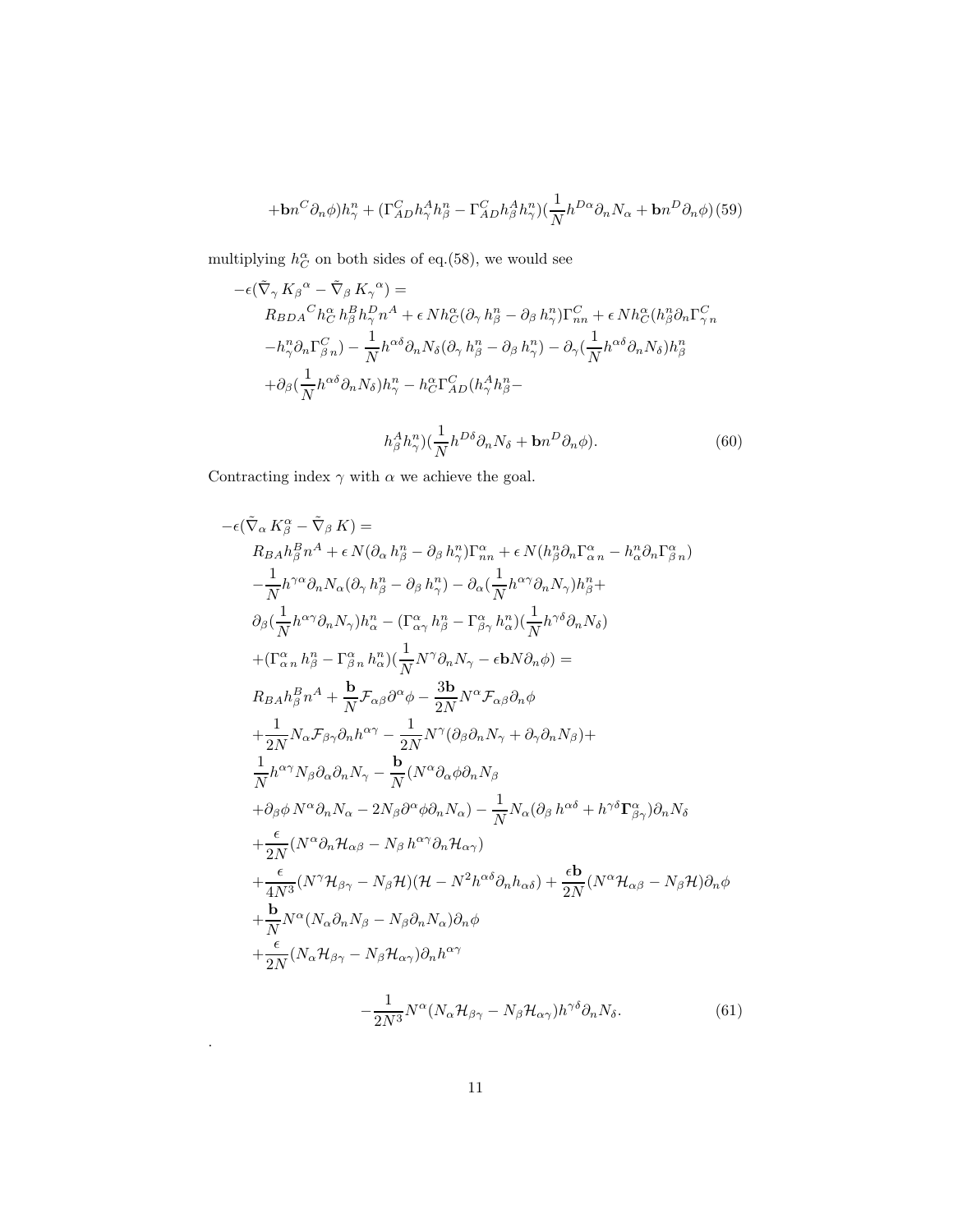# 5 Concerning Cauchy Problem and Hamiltonian Formulation

The Cauchy problem in general relativity we are interested in starts from certain data on an initial n-1 dimensional space-like surface to look for their subsequent evolution with the aid of Einstein field equation (for simplicity, in vacuum ). Obviously we now have  $\epsilon = -1$ . Einstein equation includes evolution equation and constraint equation. To solve the field equations we have to find the constraint equations first. For metric (15,17) we easily write down the following n constraint equations

$$
(N_{\alpha} N^{\alpha} + \epsilon N^2)R_{nn} - N^{\beta} R_{\beta n} - \frac{1}{2}R = 0,
$$
\n
$$
(62)
$$

$$
(N_{\alpha} N^{\alpha} + \epsilon N^2) R_{\beta n} - N^{\alpha} R_{\alpha \beta} = 0
$$
\n(63)

because they involve no second time derivatives. Eq.(62) can be simply related to Gauss-Codazzi equations. It can be reduced to

$$
\frac{1}{2}(R - 2\epsilon R_{ab}n^a n^b) + \frac{\epsilon}{N}N^{\beta} R_{ab}h^a_{\beta}n^b = 0.
$$
 (64)

However, the relation between other n-1 constraint equations and Gauss-Codazzi equations is not so obvious. Besides, in derivation of Gauss-Codazzi equations we have used only the n-1 dimensional harmonic conditions. To fix the "gauge" it seems necessary to find n "gauge"(coordinate) conditions.

As for the Hamiltonian formulation, presently due to that not only the time derivative  $\dot{h}_{\alpha\beta} (\equiv \partial_n h_{\alpha\beta})$ , but also  $\dot{N}$  or  $\dot{\phi}$  and  $\dot{N}_{\alpha}$  appear in Lagrangian

$$
\mathcal{L} = \sqrt{-g}R = \frac{\sqrt{h}}{N}R.\tag{65}
$$

The problem becomes much more complicated. So we prefer to study it later.

## 6 Kaluza Klein Reduction

### 6.1 Neglect the Dependence of Reduced Dimension

In nowadays string theorists think that the four dimensional space-time physics is reduced from a 11-dimensional M-theory through Kaluza-Klein mechanism. Most naturally the reduced dimensions are space-like, so we use  $\epsilon = 1$ .

When the compactifying radius is very small, the corresponding massive fields can be neglected we then assume that the metric is independent of reduced dimensions, and

$$
\tilde{\nabla}_{\gamma} h_{\alpha\beta} = 0, \qquad \tilde{\nabla}_{\gamma} g_{AB} = 0 \tag{66}
$$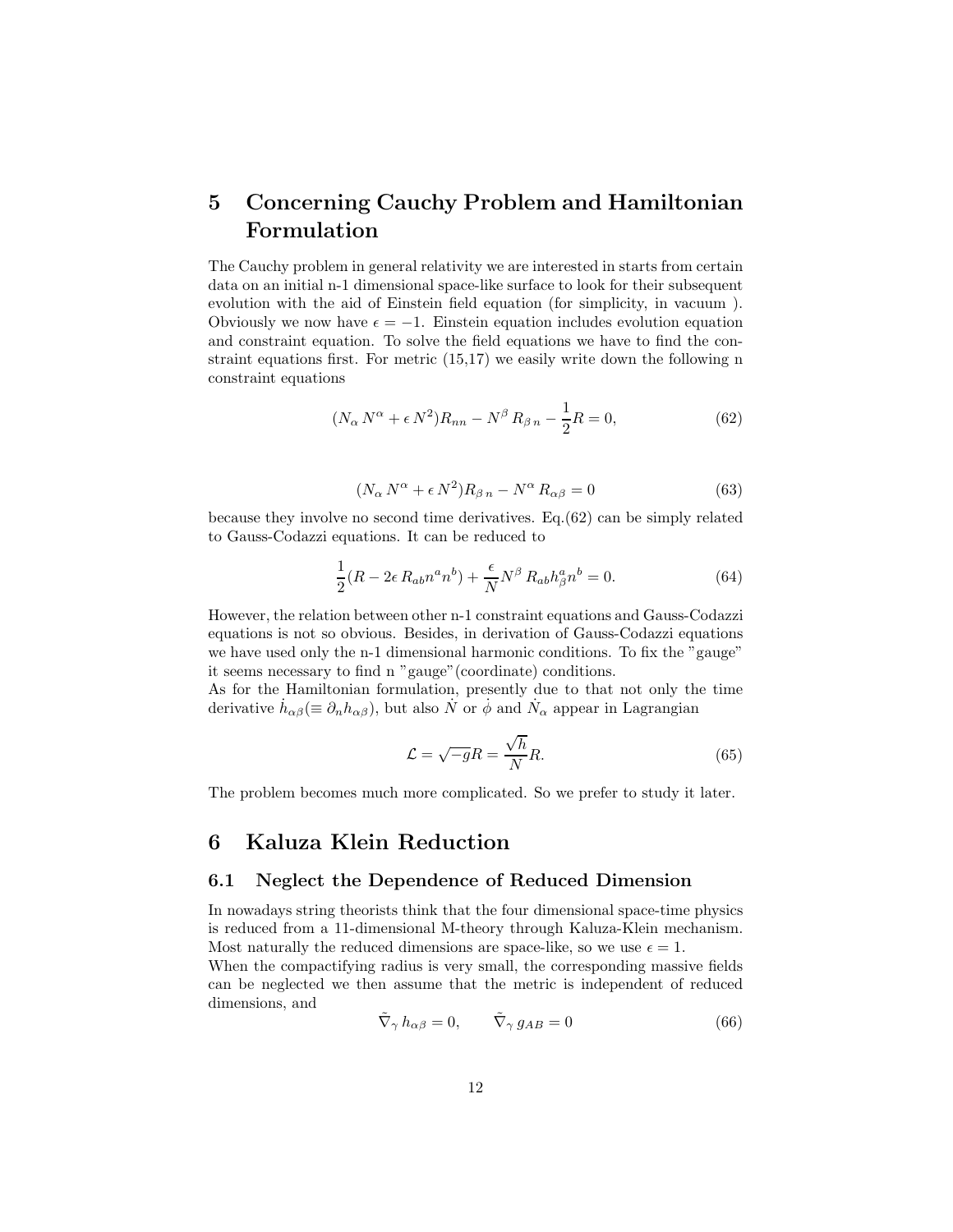operator  $\tilde{\nabla}_{\gamma}$  is equivalent to  $\nabla_{\gamma}$ , Gauss-Codazzi equations become quite simple. In fact eq.(49)eq.(50) and eq.(52)are changed into following three equations respectively

$$
h_C^{\zeta} h_\alpha^A h_\beta^B h_\gamma^D R_{ADB}{}^C = \mathbf{R}_{\alpha\gamma\beta}{}^{\zeta} - \frac{1}{2N^2} \mathcal{F}_\beta{}^{\zeta} \mathcal{F}_{\alpha\gamma} + \frac{1}{4N^2} \mathcal{F}_{\gamma\beta} \mathcal{F}_\alpha{}^{\zeta} - \frac{1}{4N^2} \mathcal{F}_{\alpha\beta} \mathcal{F}_\gamma{}^{\zeta}
$$
(67)

$$
h^{AB}h^{CD}R_{ADBC} = R - 2R_{ab}n^a n^b = \mathbf{R} - \frac{3\epsilon}{4N^2} \mathcal{F}_{\alpha\gamma} \mathcal{F}^{\alpha\gamma}
$$
(68)

$$
R = \mathbf{R} - 2\mathbf{b}(\partial^{\alpha}\partial_{\alpha}\phi + \mathbf{b}\partial^{\alpha}\phi\partial_{\alpha}\phi) - \frac{\epsilon}{4N^2} \mathcal{F}_{\alpha\beta} \mathcal{F}^{\alpha\beta}.
$$
 (69)

And eq.(61) is simplified to

$$
\tilde{\nabla}_{\alpha} K_{\beta}{}^{\alpha} + 2\mathbf{b} K_{\alpha\beta} \partial^{\alpha} \phi = -R_{BA} h_{\beta}^{B} n^{A}
$$
\n(70)

$$
= -N(R_{\beta n} - N_{\beta} R_{nn}) \quad (K_{\alpha\beta} = \frac{-1}{2N} \mathcal{F}_{\alpha\beta}, \quad N_{\beta} = \mathcal{A}_{\beta}, N = e^{-\mathbf{b}\phi}) \tag{71}
$$

By use of the "vielbein" method or direct calculation the equivalent form of Gauss equation, the reduction formula, has already presented in literature (see for example [\[8\]](#page-17-0)[\[9\]](#page-17-1)[\[10\]](#page-17-2) and references therein).

### 6.2 Combine With the Fiber Bundle

Gauss-Codazzi equations can be set up in distinct regions (exactly, neighborhoods) and there is a transition function matching them up. As an example let us examine the 11 dimensional Kaluza-Klein monopole

$$
ds_{11}^2 = h_{\alpha\beta} dx^{\alpha} dx^{\beta} + \frac{1}{N^2} (dx^{10} + A^{\pm})^2
$$
 (72)

in which

$$
N = e^{-\frac{4}{3}\phi}
$$

is a functional of dilaton field  $\phi$ . Set  $x_{\alpha} = (x_{\mu}, y_i)$ ,  $\mu = 0, \dots, 7; i = 1, 2, 3$ 

$$
\mathcal{A}^{\pm} = \frac{Q_m}{2r(y_3+r)}(-y_2dy_1 + y_1dy_2) = \frac{1}{2}Q_m(\pm 1 - \cos\theta)d\phi \tag{73}
$$

 $(r = \sqrt{y_i y_i})$  is the monopole in "south" and "north" regions (semisphere) respectively [\[11\]](#page-17-3). Therefore we get in these respective regions, Gauss and Codazzi equations with  $N_{\alpha} = \mathcal{A}_{\alpha}^{+}$  and  $\mathcal{A}_{\alpha}^{-}$ . The transition function is the well-known gauge transformation from  $A^{\pm}$  to  $A^{\pm}$ . Of course, when we neglect the dependence of the metric on reduced dimensions, the difference in Gauss equation is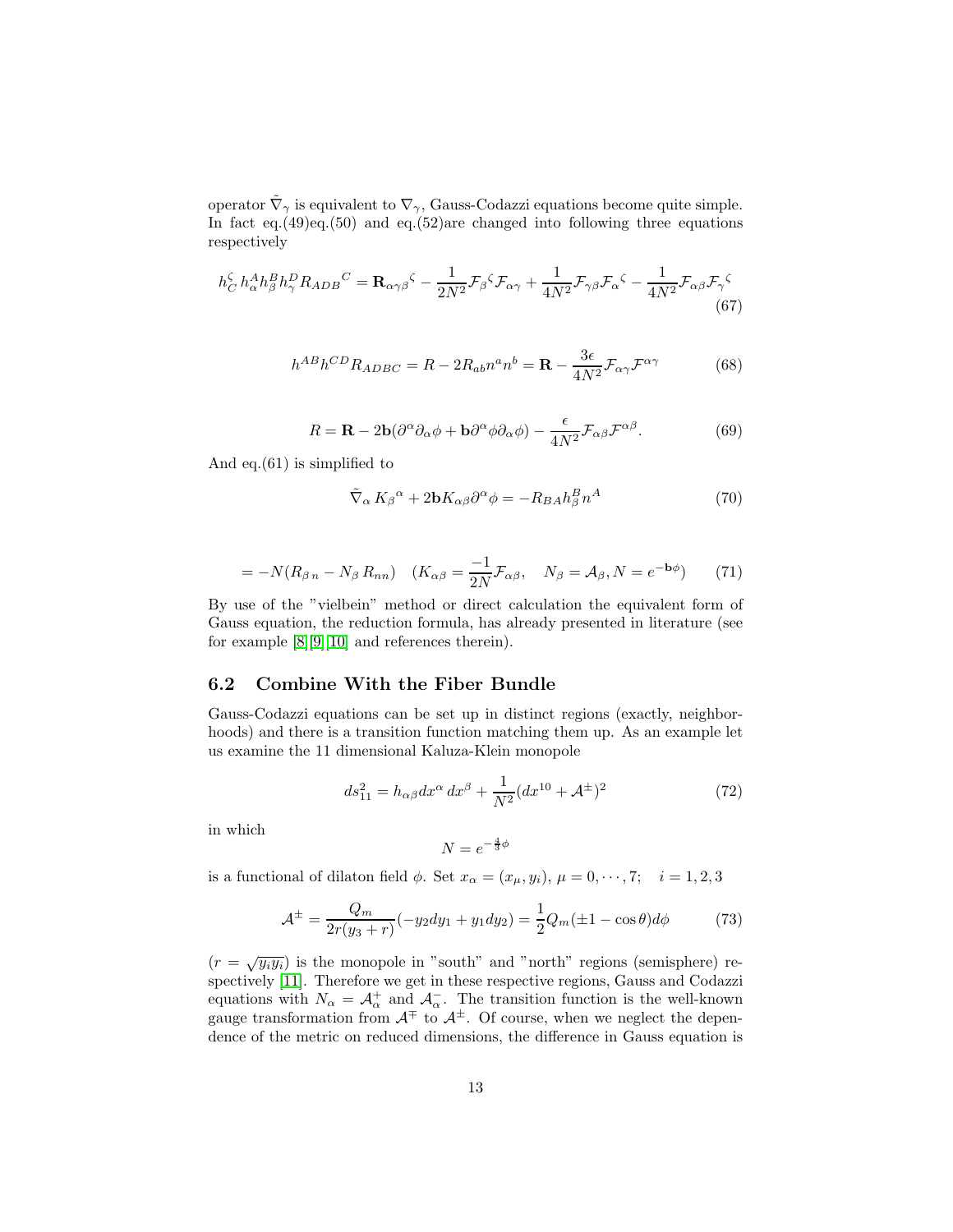trivial (because that Gauss equation depends only on a functional of  $A, F$ , but not on  $A$  itself).

By a conformal transformation the 10 dimensional part of eq.(72) is a D6 brane metric (in string frame)

$$
ds_{10}^{2} = N^{-1}h_{\alpha\beta}dx^{\alpha} dx^{\beta} = N^{-1}\eta_{\mu\nu}dx^{\mu} dx^{\nu} + Ndy^{i}dy^{i},
$$
 (74)

and

$$
\mathcal{F}_2 = e^{-\frac{3}{2}\phi} * (dx^7 \wedge dN^{-2})
$$
\n(75)

$$
=\frac{1}{2r^3}\epsilon_{ijk}y^i dy^j dy^k = d\mathcal{A}^{\pm}.
$$
\n(76)

### 6.3 Reduced dimensions larger than 1

Because of the complexity we will continue the assumption that the metric is independent of reduced dimensions Thus we can easily prove that equations

$$
\tilde{\nabla}_{\gamma} h_{\alpha\beta} = 0, \qquad \tilde{\nabla}_{\gamma} g_{AB} = 0
$$

are still hold in higher reduced dimensions. So we can use  $g_{AB}$  and  $h_{\alpha\beta}$  to raise and lower indices of whole space and subspace respectively. And we may omit tilde symbol on the covariant derivative operator. Let us start from a metric

$$
ds^{2} = g_{AB}dx^{A}dx^{B} = h_{\alpha\beta}dx^{\alpha} dx^{\beta} + N_{ij}(dy^{i} + N_{\alpha}^{i}dx^{\alpha})(dy^{j} + N_{\beta} dx^{\beta})
$$
 (77)

$$
N_{ij} = N_{ji} \tag{78}
$$

in which we have used  $i, j, \dots$  to denote the indices of reduced dimensions, and they are Euclidean. Then, the metric has the form

$$
g_{AB} = h_{AB} + N_{ij} n_A^i n_B^j. \qquad A = (\alpha, j)
$$
\n(79)

where

$$
n_A^i = (N_\alpha^i, \delta_j^i), \qquad n^{iA} = (0, N^{-1\,ij})
$$
\n(80)

and

$$
n_A^i n_j^A = N^{-1} j^i, \qquad h_{AB} n_i^B = 0 = h^{AB} n_B^i,
$$
\n(81)

explicitly we have for example

$$
h^{AB} = \begin{pmatrix} h^{\alpha\beta} & -N^{j\alpha} \\ -N^{i\beta} & N^i_{\alpha}N^{j\alpha} \end{pmatrix}, \qquad N^j_i n^A_j n^i_B = \begin{pmatrix} 0 & 0 \\ N^i_{\beta} & \delta^i_j \end{pmatrix}.
$$
 (82)

Along the same line as in the derivation of eq.(27) the Gauss formula becomes

$$
\nabla_{\alpha} h_{\beta}^A = K_{\alpha\beta}{}^i n_i^A,\tag{83}
$$

where

$$
K_{\alpha\beta}{}^{i} \equiv (\partial_{\alpha} h_{\beta}^{D} + \Gamma_{BC}^{D} h_{\alpha}^{B} h_{\beta}^{C}) n_{D}^{j} N_{j}^{i} \equiv \tilde{K}_{\alpha\beta}{}^{j} N_{j}^{i}.
$$
 (84)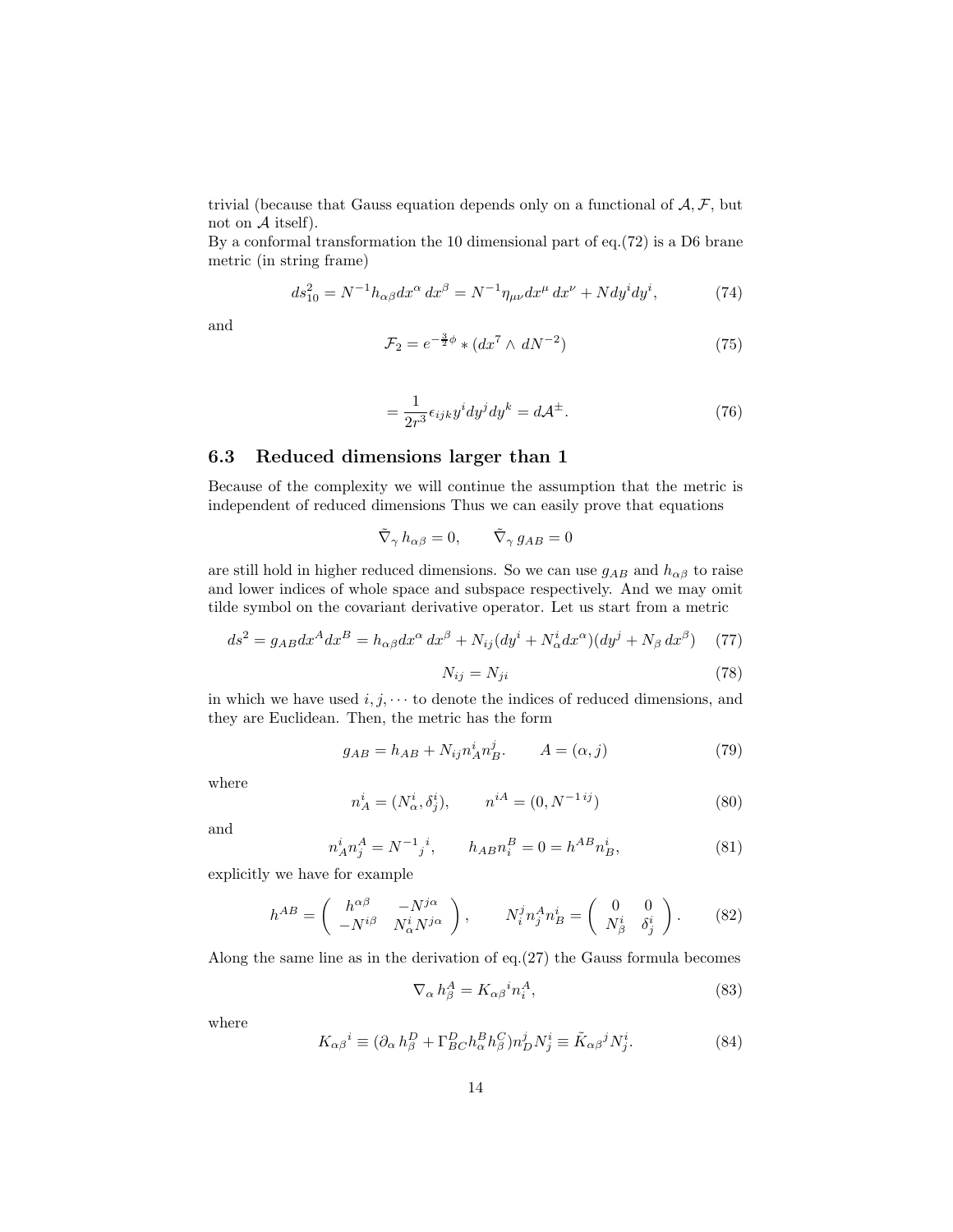Because that

$$
h_{\beta}^{A} \nabla_{\alpha} n_{A}^{i} = h_{\beta}^{A} (\partial_{\alpha} n_{A}^{i} - \Gamma_{BA}^{C} h_{\alpha}^{B} n_{C}^{i}), \qquad (85)
$$

$$
= -(\partial_{\alpha} h_{\beta}^A + \Gamma_{BC}^A h_{\alpha}^B h_{\beta}^C) n_A^i = -K_{\alpha\beta}^j n_j^A n_A^i = -\tilde{K}_{\alpha\beta}^i, \tag{86}
$$

and

$$
-h_D^{\beta} K_{\alpha\beta}{}^{i} = (\delta_D^A - N_j^k n_k^A n_D^j) \nabla_{\alpha} n_A^i = \nabla_{\alpha} n_D^i - n_D^j L_{\alpha j}{}^{i},\tag{87}
$$

here we have defined

$$
L_{\alpha j}{}^{i} \equiv N_{j}^{k} n_{k}^{A} \nabla_{\alpha} n_{A}^{i} \equiv N_{j}^{k} \tilde{L}_{\alpha k}^{i}.
$$
 (88)

Therefore the Weingarten formula can be written as

$$
\nabla_{\alpha} n_A^i = n_A^j L_{\alpha j}{}^i - h_A^{\beta} K_{\alpha \beta}{}^j N^{-1}{}_j{}^i = -h_A^{\beta} \tilde{K}_{\alpha \beta}{}^i + N_k^j n_A^k \tilde{L}_{\alpha j}{}^i. \tag{89}
$$

Since

$$
\begin{aligned} (\nabla_\alpha \, n_A^i) n_j^A + n_A^i \nabla_\alpha \, n_j^A &= \\ - h_A^{\beta} \tilde{K}_{\alpha\beta}{}^i n_j^A + N_k^l n_A^k \tilde{L}_{\alpha\beta}{}^i n_j^A - n_A^i h^{A\gamma} \tilde{K}_{\alpha\gamma\,j} + n_A^i N_k^l \tilde{L}_{\alpha}{}^k{}_j n_l^A &= \\ \end{aligned}
$$

$$
\tilde{L}_{\alpha j}{}^{i} + \tilde{L}_{\alpha}{}^{i}{}_{j}.
$$
\n(90)

So the tensor L satisfies the relation

$$
\tilde{L}_{\alpha\,ji} + \tilde{L}_{\alpha\,ij} = \partial_{\alpha}\,N^{-1}_{ij}.\tag{91}
$$

In the following we will derive the Gauss equation. Since

$$
\nabla_{\alpha}\nabla_{\beta} h_{\gamma}^{A} - \nabla_{\beta}\nabla_{\alpha} h_{\gamma}^{A} = h_{\alpha}^{C}h_{\beta}^{D}h_{\gamma}^{B}R^{A}{}_{BCD} - h_{\delta}^{A}\mathbf{R}^{\delta}{}_{\gamma\alpha\beta} + \Gamma_{BC}^{A}(\partial_{\alpha} h_{\beta}^{B} - \partial_{\beta} h_{\alpha}^{B})h_{\gamma}^{C},
$$
\n(92)

and

$$
h_A^{\delta} \nabla_{\alpha} \nabla_{\beta} h_{\gamma}^A = -(\nabla_{\alpha} h_A^{\delta})(\nabla_{\beta} h_{\gamma}^A)
$$
\n(93)

$$
=N^{-1}{}^{i}{}_{j}K_{\alpha}{}^{\delta}{}_{i}K_{\beta\gamma}{}^{j}=-N^{i}_{j}\tilde{K}_{\alpha}{}^{\delta}{}_{i}\tilde{K}_{\beta\alpha}{}^{j},\tag{94}
$$

hence

$$
h_A^{\delta} h_{\alpha}^C h_{\beta}^D h_{\gamma}^B R^A{}_{BCD} = \mathbf{R}^{\delta}{}_{\gamma\alpha\beta} - N^{-1}{}^{i}{}_{j} (K_{\alpha}{}^{\delta}{}_{i} K_{\beta\gamma}{}^{j} - K_{\beta}{}^{\delta}{}_{i} K_{\alpha\gamma}{}^{j}) + (\Gamma^{\delta}{}_{i\gamma} - N^j_{\gamma} \Gamma^{\delta}{}_{ij}) \mathcal{F}_{\alpha\beta}{}^{i} (95)
$$
 in which

$$
\mathcal{F}_{\alpha\beta}{}^{i} = \partial_{\alpha} N_{\beta}^{i} - \partial_{\beta} N_{\alpha}^{i},\tag{96}
$$

and

$$
\Gamma^{\delta}_{i\gamma} - N^j_{\gamma} \Gamma^{\delta}_{ij} = \frac{1}{2} [g^{\delta\alpha} (\partial_{\gamma} g_{i\alpha} - \partial_{\alpha} g_{i\gamma} + N^j_{\gamma} \partial_{\alpha} g_{ij}) + g^{\delta j} \partial_{\gamma} g_{ij}] = \frac{1}{2} N_{ij} h^{\delta\alpha} \mathcal{F}_{\gamma\alpha}{}^{j}.
$$
\n(97)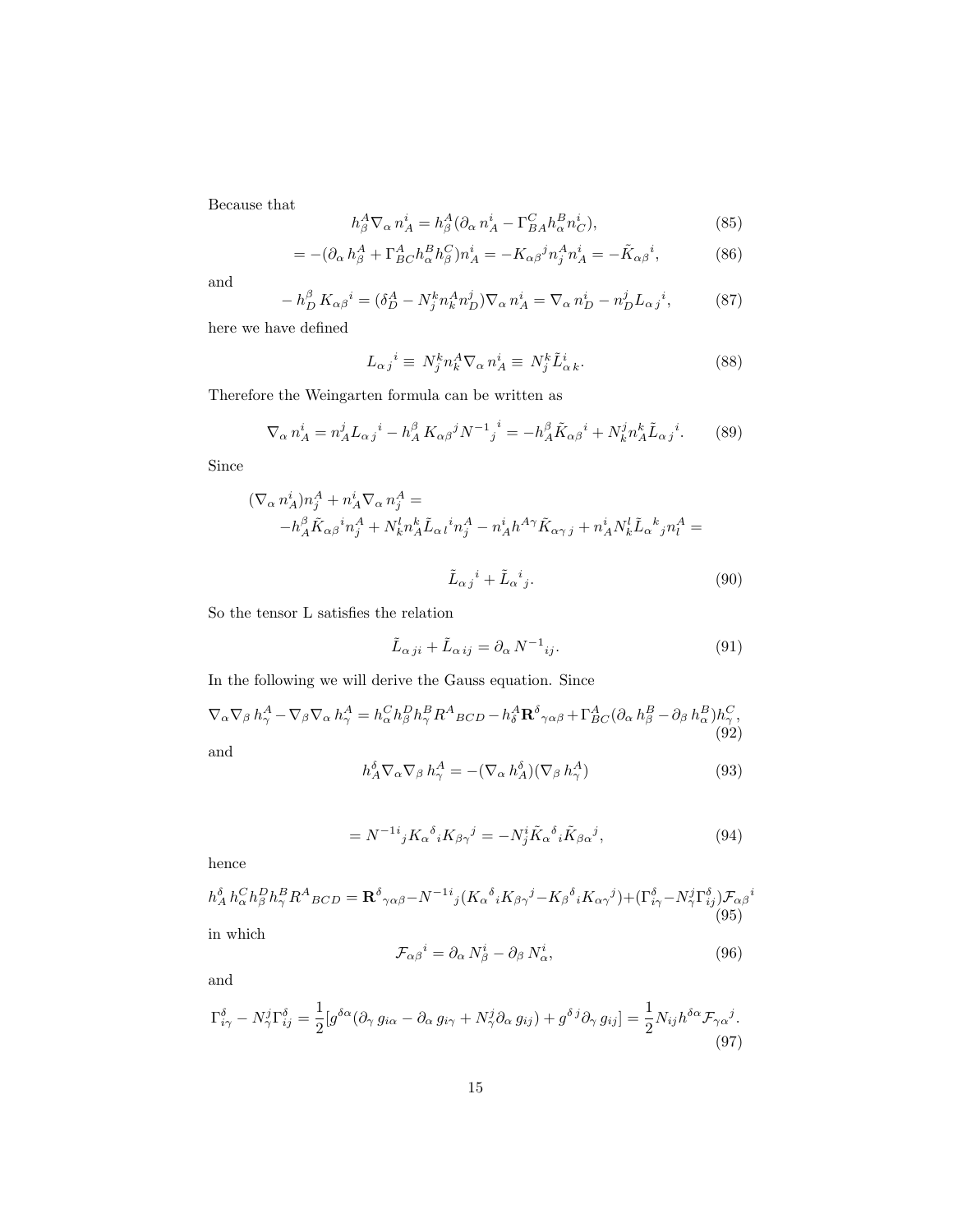At the end we obtain Gauss equation

$$
h_{\alpha}^{A}h_{\beta}^{B}h_{\gamma}^{C}h_{\delta}^{D}R_{ABCD} = \mathbf{R}_{\alpha\beta\gamma\delta} + N^{-1}i(K_{\alpha\delta i}K_{\beta\gamma}^{j} - K_{\beta\delta i}K_{\alpha\gamma}^{j}) - \frac{1}{2}N_{ij}\mathcal{F}_{\alpha\beta}^{i}\mathcal{F}_{\gamma\delta}^{j}.
$$
\n(98)

To get Codazzi equation and Ricci equation we note that the following equation is available

$$
\nabla_{\beta}\nabla_{\alpha}n_i^A - \nabla_{\alpha}\nabla_{\beta}n_i^A = R^A{}_{BDC}h_{\alpha}^C h_{\beta}^D n_i^B + \Gamma^A_{BC}(\partial_{\beta}h_{\alpha}^B - \partial_{\alpha}h_{\beta}^B)n_i^C.
$$
 (99)

By using of Weingarten formula we know

$$
\nabla_{\beta}\nabla_{\alpha}n_i^A = -(\nabla_{\beta}\tilde{K}_{\alpha}^{\ \gamma}i)h_{\gamma}^A - \tilde{K}_{\alpha}^{\ \gamma}iK_{\beta\gamma}^{\ \ j}n_j^A + (\nabla_{\beta}L_{\alpha}^{\ \ j}i)n_j^A + L_{\alpha}^{\ \ j}i(-\tilde{K}_{\beta}^{\ \gamma}jh_{\gamma}^A + L_{\beta}^{\ \ k}jn_k^A),
$$
\n(100)

thus

$$
(\nabla_{\beta}\nabla_{\alpha} - \nabla_{\alpha}\nabla_{\beta})n_{i}^{A} =
$$
  
-( $\nabla_{\beta} K_{\alpha} \gamma_{i} - \nabla_{\alpha} \tilde{K}_{\beta} \gamma_{i})h_{\gamma}^{A} - (\tilde{K}_{\alpha} \gamma_{i} K_{\beta \gamma} \gamma_{i} - \tilde{K}_{\beta} \gamma_{i} K_{\alpha \gamma} \gamma_{i})n_{j}^{A}$   
+(\nabla\_{\beta} L\_{\alpha} \gamma\_{i} - \nabla\_{\alpha} L\_{\beta} \gamma\_{i})n\_{j}^{A} - L\_{\alpha} \gamma\_{i} \tilde{K}\_{\beta} \gamma\_{j} - L\_{\beta} \gamma\_{i} \tilde{K}\_{\alpha} \gamma\_{j})h\_{\gamma}^{A} +  
(L\_{\alpha} \gamma\_{i} L\_{\beta} \gamma\_{j} - L\_{\beta} \gamma\_{i} L\_{\alpha} \gamma\_{j})n\_{k}^{A}(101)

$$
=R^{A}{}_{BCD}h_{\beta}^{C}h_{\alpha}^{D}n_{i}^{B}+\Gamma_{BC}^{A}(\partial_{\beta}h_{\alpha}^{C}-\partial_{\alpha}h_{\beta}^{C})n_{i}^{B}.
$$
 (102)

Note that

$$
\Gamma_{jk}^{\gamma} = -\frac{1}{2}\partial^{\gamma} g_{jk}, \qquad \Gamma_{kj}^{l} = \frac{1}{2}N_{\gamma}^{l}\partial^{\gamma} g_{jk}, \qquad (103)
$$

at last we obtain Codazzi equation

$$
\nabla_{\alpha}\tilde{K}_{\beta\gamma i} - \nabla_{\beta}\tilde{K}_{\alpha\gamma i} - L_{\alpha}{}^{j}{}_{i}\tilde{K}_{\beta\gamma j} + L_{\beta}{}^{j}{}_{i}\tilde{K}_{\alpha\gamma j} = -R_{ABCD}h_{\alpha}^{C}h_{\beta}^{D}n_{i}^{B} - \frac{1}{2}(\partial_{\gamma}N_{jk})N^{-1}{}_{i}^{k}\mathcal{F}_{\alpha\beta}^{j},\tag{104}
$$

and Ricci equation

$$
(\nabla_{\beta} L_{\alpha}^{\ j}i - \nabla_{\alpha} L_{\beta}^{\ j}i)N^{-1}{}_{j}^{l} + (L_{\alpha}^{\ j}iL_{\beta}^{\ k}j - L_{\beta}^{\ j}iL_{\alpha}^{\ k}j)N^{-1}{}_{k}^{l} - (\tilde{K}_{\alpha}^{\ \gamma}iK_{\beta\gamma}^{\ \ j} - \tilde{K}_{\beta}^{\ \gamma}iK_{\alpha\gamma}^{\ \ j})N^{-1}{}_{j}^{l} =
$$

$$
R^{A}{}_{BCD}h^C_{\beta}h^D_{\alpha}n^B_i n^l_A - \frac{1}{2}(\delta^{\gamma}_{\delta} - N^l_{\delta})(\partial^{\delta} N_{jk})N^{-1}{}^k_i \mathcal{F}_{\alpha\beta}{}^j. \tag{105}
$$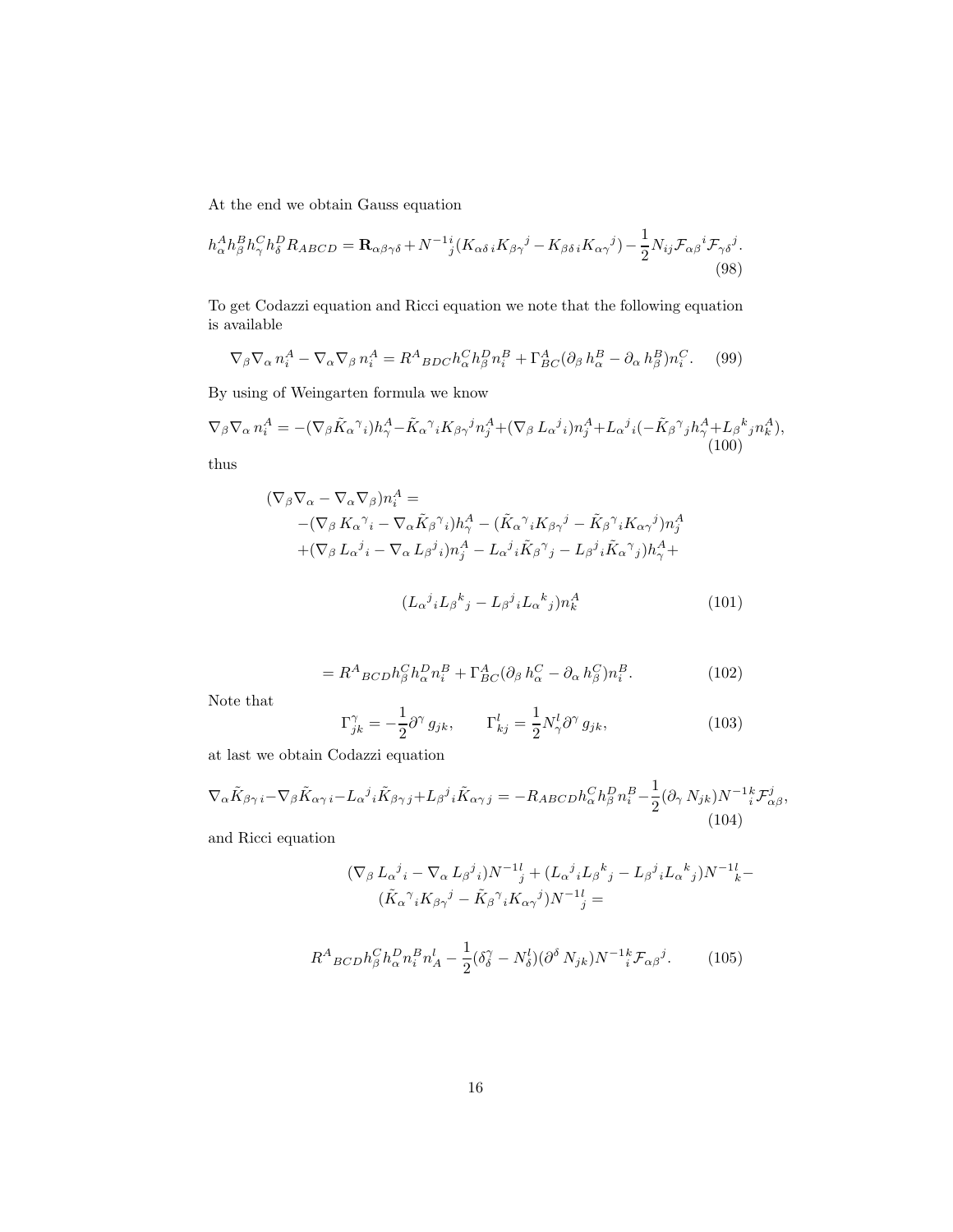## 7 Discussion

In this paper we have derived variations of Gauss-Codazzi-Ricci equations, but there are several questions we need to research further.Firstly, we want to know what geometric meaning the tensor  $K_{\alpha\beta}$  has? Ordinary, the corresponding tensor presented in Gauss-Codazzi-Ricci equations is the extrinsic curvature, which is connected with the second fundamental form. In three dimensional Euclidean space half of second fundamental form is the principle part of the departure from tangent plane to a point which is in the neighborhood of the tangent point on the surface .

Next, as mentioned in sec.5 we have to perform the Hamiltonian formulation of general relativity in new metric construction.

Thirdly, if metric depends on reduced dimensions in some special way, such as the spherical reductions [\[12\]](#page-17-4) it must be very interesting to know what new feature will arise.

# <span id="page-16-0"></span>References

- [1] S.W.Hawking and G.F.R.Ellis, The Large Scale Structure of Space-Time, Cambridge:Cambridge University Press;1973.
- <span id="page-16-2"></span><span id="page-16-1"></span>[2] R.M.Wald, General Relativity, University of Chicago Press;1984.
- [3] R.Arnowitt, S.Deser and C.W.Misner, "The Dynamics of General Relativity" in Gravitation: An Introduction to Current Research.ed. L.Witten (New York:Wiley)1962.
- <span id="page-16-3"></span>[4] J.A.Wheeler, "Superspace and the Nature of Quantum Geometrodynamics", in Battelle Recontres, ed. C.M.DeWitt and J.A.Wheeler (new York: Benjamin)1968.
- <span id="page-16-4"></span>[5] H.Stephani, General Relativity An introduction to the theory of the gravitational field, Cambridge University Press;1982.
- <span id="page-16-5"></span>[6] Compare with K.Yano, Elementary for Riemann Geometry, (Chinese translation) Northeastern Technological University Press (China)1982.
- <span id="page-16-6"></span>[7] S.Weinberg, Gravitation and Cosmology, Principles and Applications of The General Theory of Relativity, John Wiley,1972. (Chinese translation 1984)